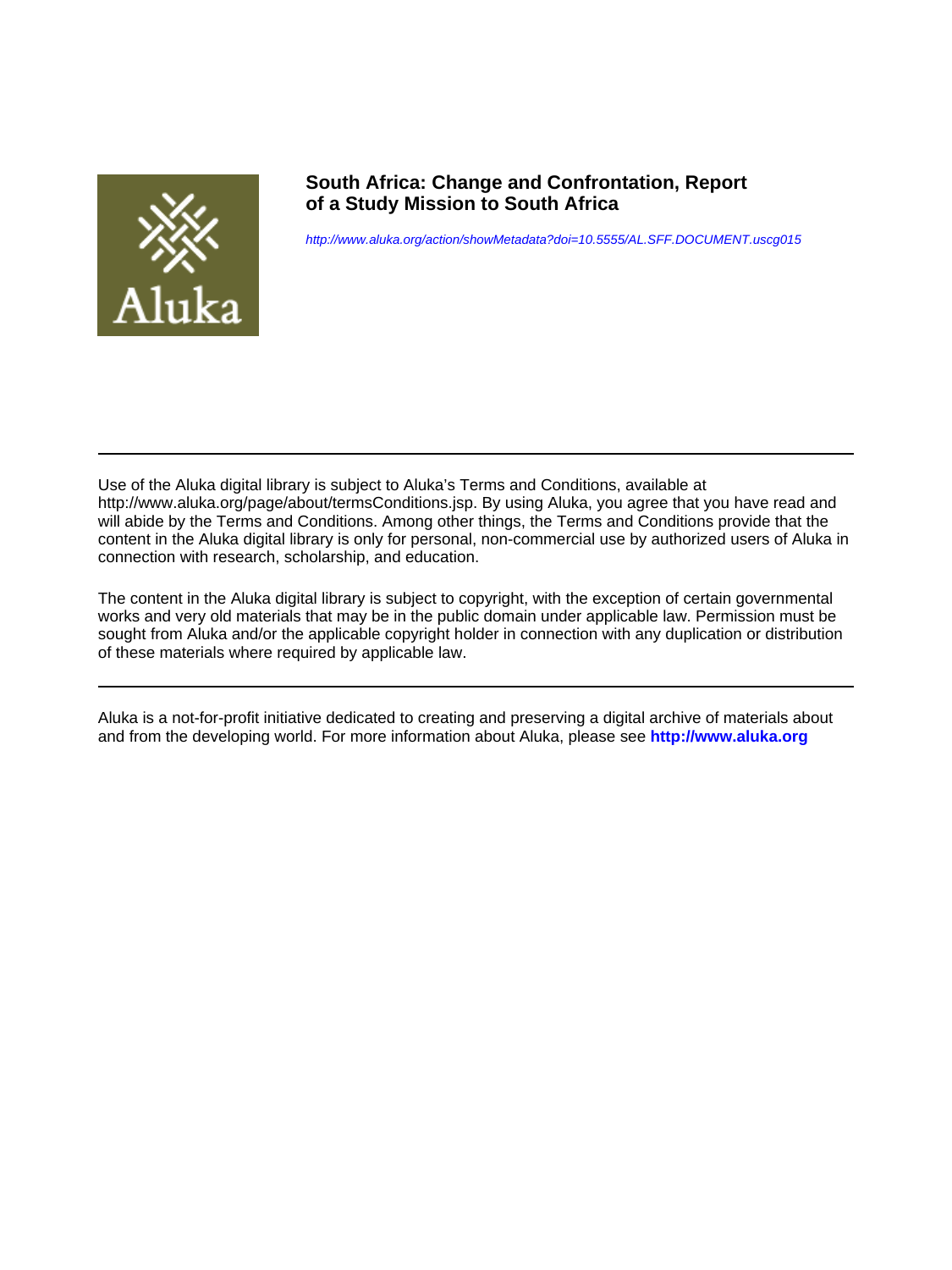# **South Africa: Change and Confrontation, Report of a Study Mission to South Africa**

| Alternative title              | South Africa: Change and Confrontation, Report of a Study<br>Mission to South Africa                                                                               |
|--------------------------------|--------------------------------------------------------------------------------------------------------------------------------------------------------------------|
| Author/Creator                 | Committee on Foreign Affairs; House of Representatives                                                                                                             |
| Publisher                      | U.S. Government Printing Office                                                                                                                                    |
| Date                           | 1980-07-00                                                                                                                                                         |
| Resource type                  | Hearings                                                                                                                                                           |
| Language                       | English                                                                                                                                                            |
| Subject                        |                                                                                                                                                                    |
| Coverage (spatial)             | South Africa, United States                                                                                                                                        |
| Source                         | Congressional Hearings and Mission Reports: U.S.<br><b>Relations with Southern Africa</b>                                                                          |
| <b>Description</b>             | Report of a visit to South Africa by Rep. Stephen Solarz,<br>Chairman, Subcommittee on Africa, and Benjamin S.<br>Rosenthal, Member, Committee on Foreign Affairs. |
| Format extent<br>(length/size) | 34 page(s)                                                                                                                                                         |

<http://www.aluka.org/action/showMetadata?doi=10.5555/AL.SFF.DOCUMENT.uscg015>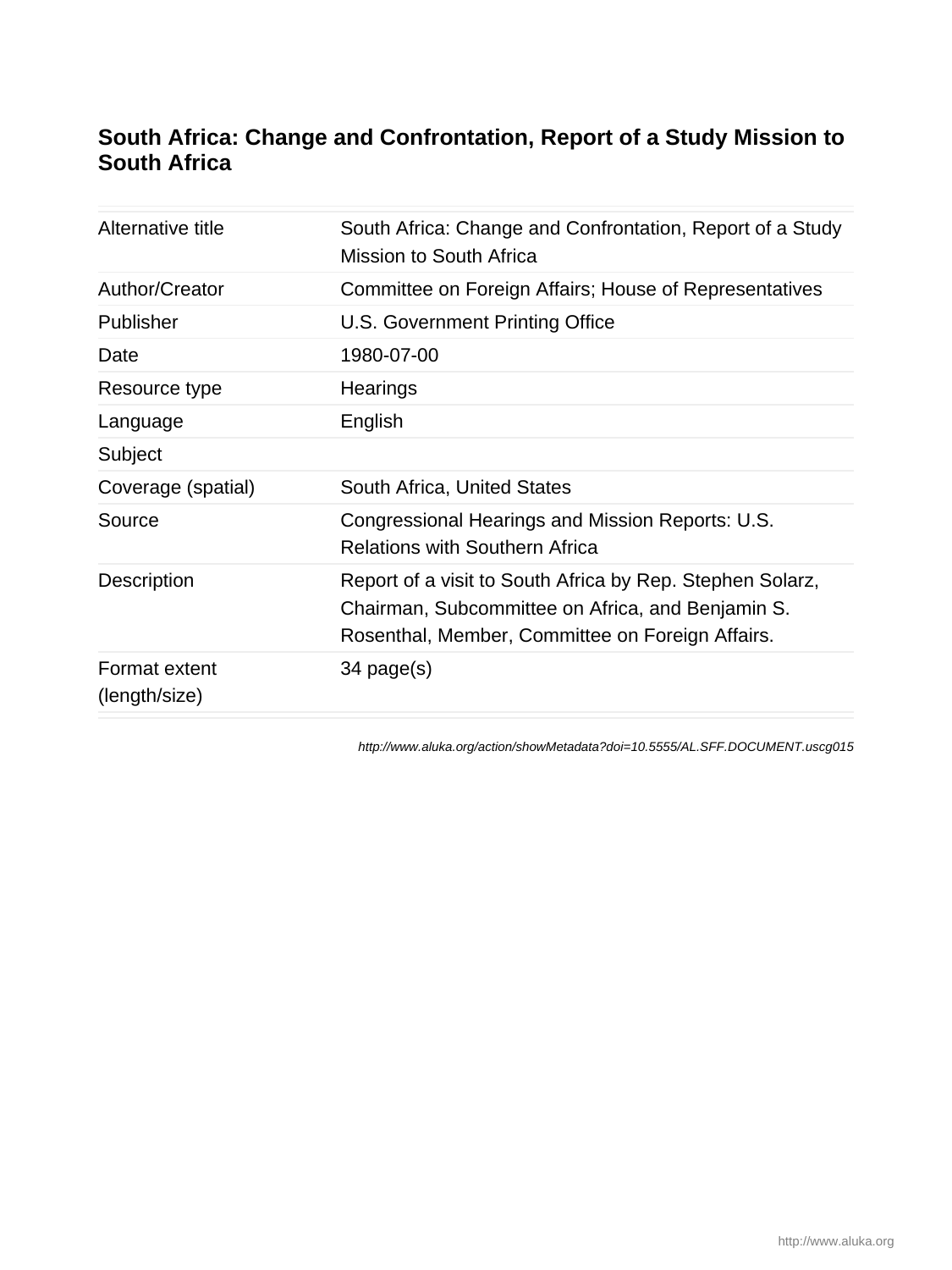**SOUTH AFRICA: CHANGE AND CONFRONTATION** 

# REPORT

OF **A** 

STUDY MISSION TO SOUTH AFRICA

**JULY 3-11,** 1980

TO THE

COMMITTEE ON FOREIGN AFFAIRS U.S. HOUSE OF REPRESENTATIVES



Printed for the use of the Committee on Foreign Affairs

**U.S. GOVERNMENT** PRINTING OFFICE **71-210 0 WASHINGTON: 1981**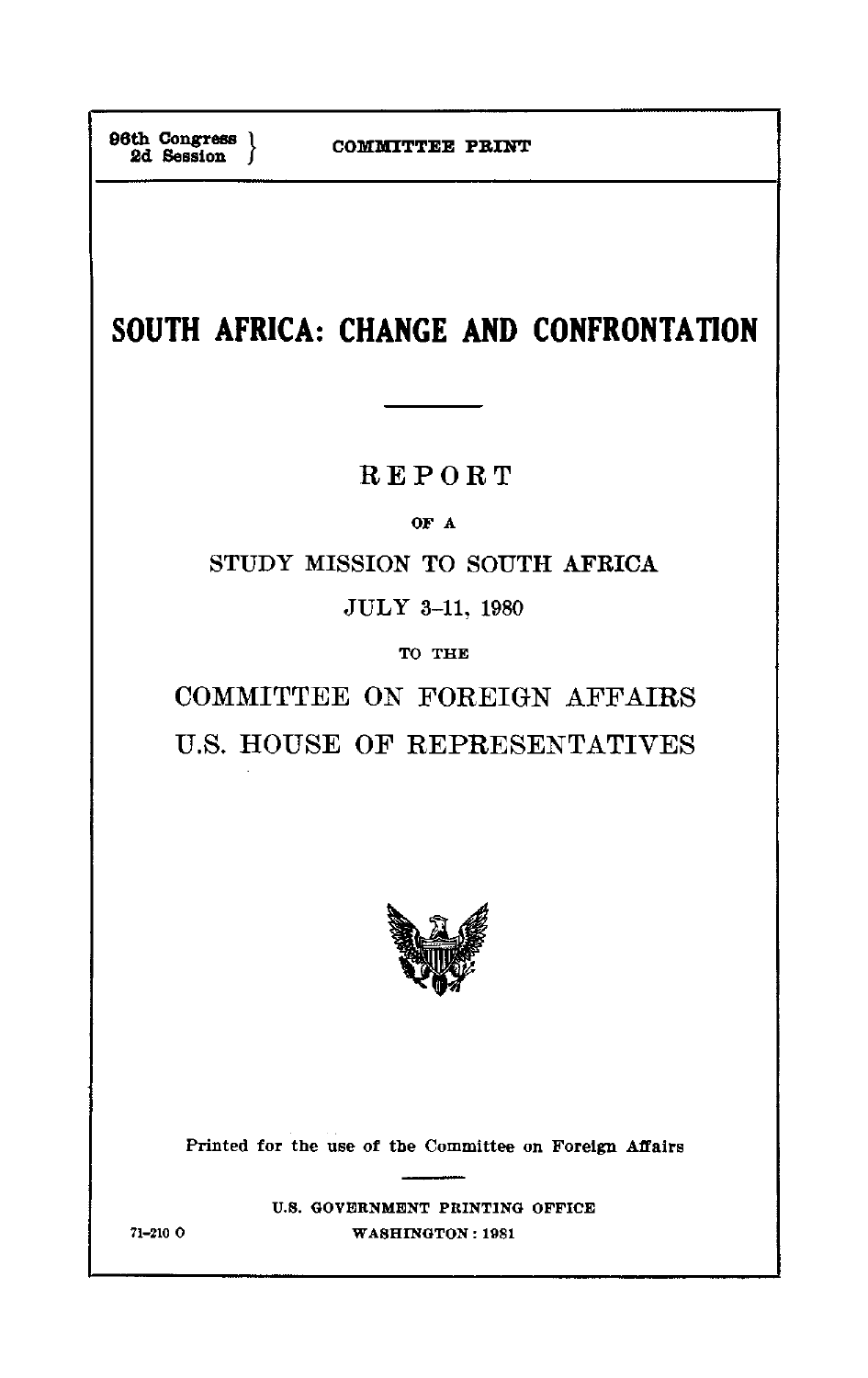#### COMMITTEE **ON** FOREIGN AFFAIRS

**CLEMENT J.** ZABLOCKI, Wisconsin, Chairman

L. H. **FOUNTAIN,** North Carolina **DANTE** B. **FASCELL,** Florida BENJAMIN **S.** ROSENTHAL, New York **LEE** H. **HAMILTON,** Indiana LESTER L. WOLFF, New York **JONATHAN** B. BINGHAM, New York **GUS** YATRON, Pennsylvania CARDISS COLLINS, Illinois **STEPHEN J.** SOLARZ, New York **DON** BONKER, Washington GERRY **E. STUDDS,** Massachusetts **ANDY** IRELAND, Florida **DONALD J. PEASE,** Ohio **DAN** MICA, Florida **MICHAEL D. BARNES,** Maryland WILLIAM H. GRAY III, Pennsylvania TONY P. HALL, Ohio HOWARD WOLPE, Michigan DAVID R. BOWEN, Mississippi BERKLEY BEDELL, Iowa **GEO.** W. CROCKETT, **JR.,** Michigan

WILLIAM **S.** BROOMFIELD, Michigan EDWARD **J.** DERWINSKI, Illinois **PAUL** FINDLEY, Illinois **JOHN** H. **BUCHANAN, JR.,** Alabama LARRY WINN, JR., Kansas BENJAMIN **A.** GILMAN, New York **TENNYSON** GUYER, Ohio ROBERT **J.** LAGOMARSINO, California WILLIAM F. **GOODLING,** Pennsylvania JOEL PRITCHARD, Washington MILLICENT FENWICK, New Jersey **DAN QUAYLE,** Indiana

**JoHN J.** BRADY, Jr., *Chiefofsaff*  **MCKEY HARMON,** *S¢affAubtant*

#### **SUBCOMMITTEE ON AFRICA**

**STEPHEN J.** SOLARZ, New York, *Chairman* 

WILLIAM H. GRAY III, Pennsylvania **JOHN** H. **BUCHANAN, JR.,** Alabama HOWARD WOLPE, Michigan MILLICENT FENWICK, New Jersey

 $\leq$ 

CARDISS COLLINS, Illinois WILLIAM F. GOODLING, Pennsylvania

**JOHNIE CARBON,** *Subcommittee Staff Director*  **STEPHEN D. NELSON,** *Minority Staff Consultant*  **STEVE WEISMAN,** *Subcommittee Staff Associate*  **DAviD FRANK,** *Subcommittee Staff Asnociate*

 $(\mathbf{\Pi})$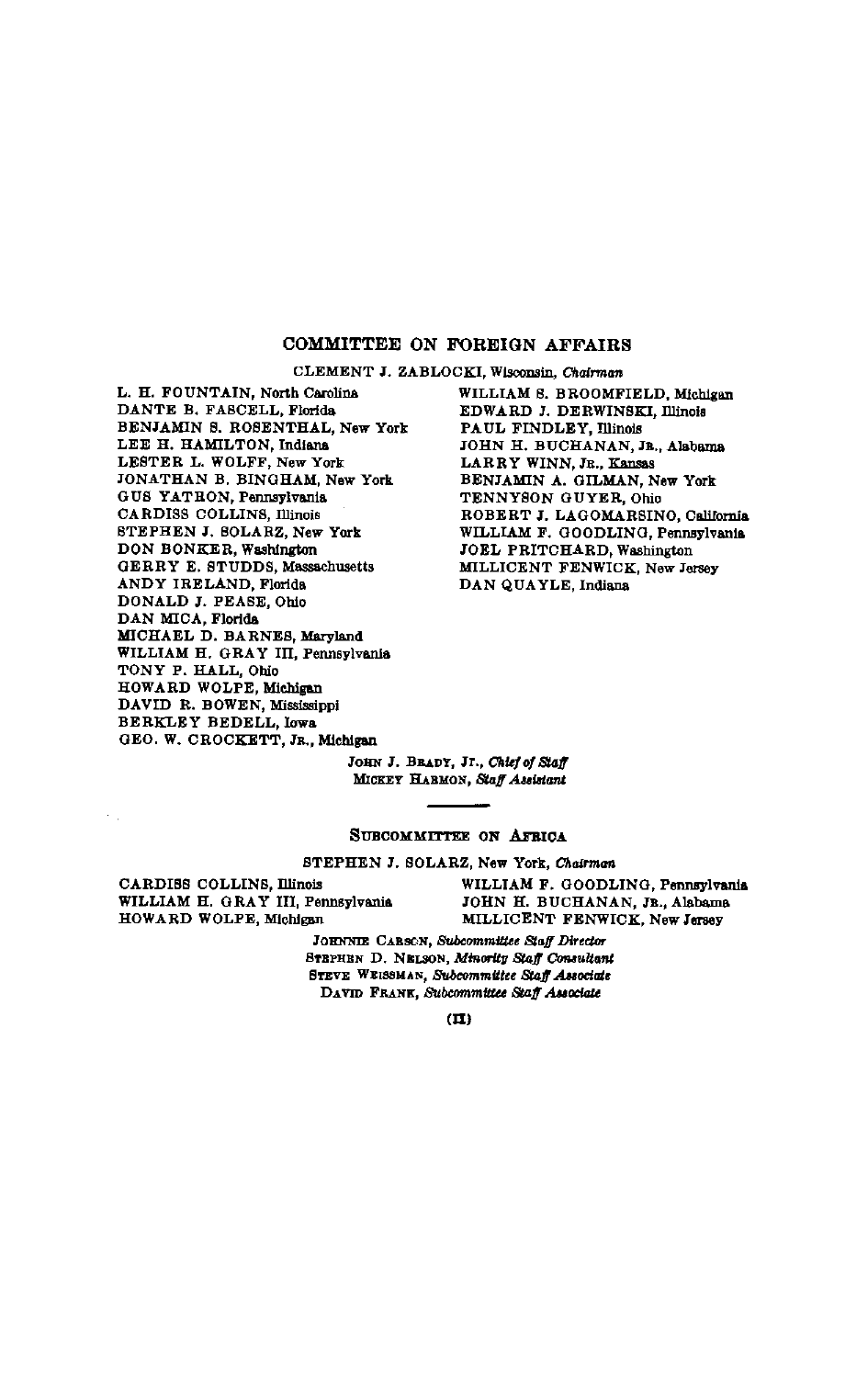# **FOREWORD**

**HousE OF REPRESENTATIVES, COMMITTEE ON FOREIGN AFFAIRS,**  *Wa8hington, D.C.* 

This report has been submitted to the Committee on Foreign Affairs by Hon. Stephen J. Solarz, chairman of the Subcommittee on Africa, and Hon. Benjamin S. Rosenthal of the Committee on Foreign Affairs, who conducted a study mission to South Africa from July 3 to 11, 1980.

The findings in this report are those of Representatives Solarz and Rosenthal and do not necessarily reflect the views of the membership of the Committee on Foreign Affairs.

**CLEMENT J. ZABLOCKI,** *Chairman.* 

**(M-I)**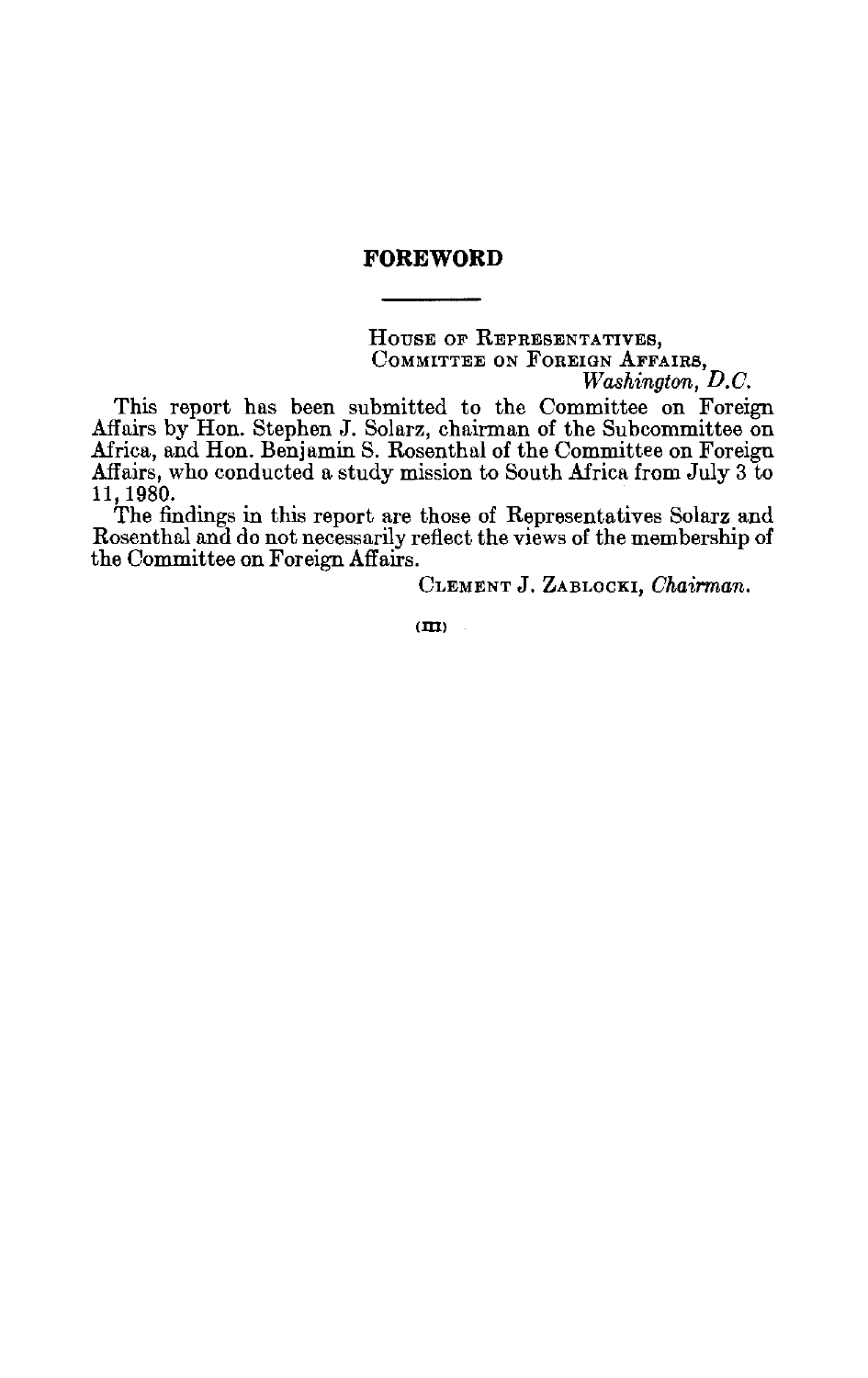## **LETTER OF TRANSMITTAL**

CONGRESS OF THE **UNITED STATES,**  COMMITTEE **ON FOREIGN AFFAIRS,** *Washington, D.C.* 

Hon. CLEMENT **J.** ZABLOCKI, *Chariman, Committee on Foreign Affairs, House of Representatives, Washington, D.C.* 

DEAR MR. CHAIRMAN: Since the National Party assumed power in South Africa in 1948, that country has adopted a unique national policy of racial segregation called apatheid. The continuation of this policy of constitutionally sanctioned discrimination over three decades has become an increasing source of concern in both Africa and the United States.

In the United States, religious groups, student organizations, labor unions, and private foundations have all urged the United States Government to reexamine American policy toward South Africa. And in the Congress, a number of Members have introduced legislation restricting American cooperation and trade with South Africa until that country changes its existing racial laws. Absent any movement by the South Africa Government to alter its domestic policy, pressure in this country will continue to mount for the institution of new policies toward that country.

In order to get a better understanding of South Africa's policies and to reexamine exisiting United States policy toward South Africa, we took a 9-day study mission to South Africa to assess firsthand what changes have taken place there and to determine what types of new initiatives-if any-the United States might pursue toward that country.

We hope this report will lead to a better understanding of recent developments in South Africa and suggest a few alternatives in our current posture toward that nation.

The views expressed in this report reflect the views of the study mission and not that of the Foreign Affairs Committee.

> **STEPHEN J. SOLARZ,**  *Chairman, Subcommittee on Africa.*  BENJAMIN S. ROSENTHAL, *Member, Committee on Foreign Affairs.*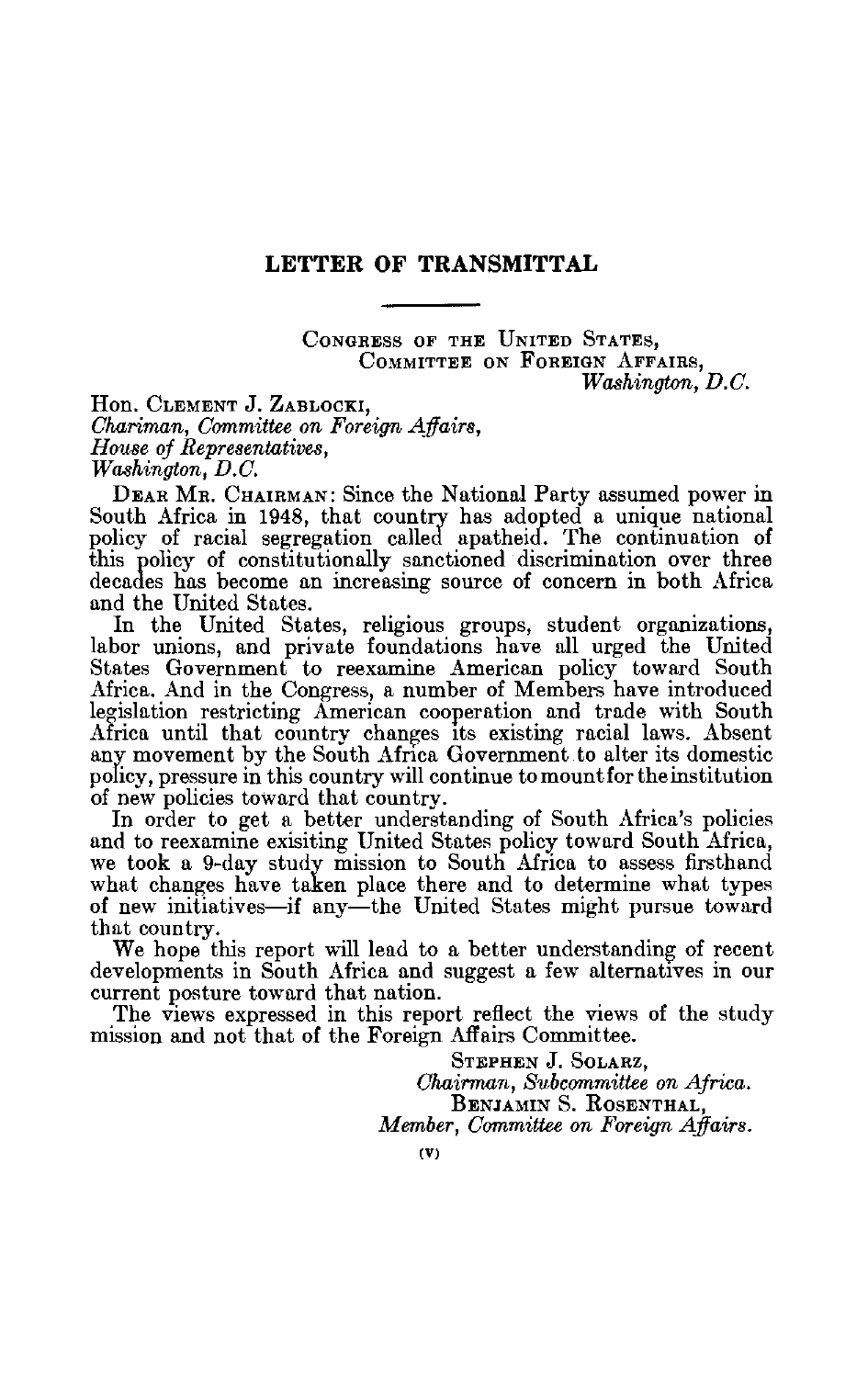# **CONTENTS**

L

|                                                    | Page       |
|----------------------------------------------------|------------|
| Foreword.<br>------------------------------------- | <b>III</b> |
|                                                    | v          |
| Introduction.                                      |            |
|                                                    | 3          |
|                                                    | 3          |
|                                                    | 5<br>5     |
|                                                    |            |
|                                                    | 6          |
|                                                    | 9          |
|                                                    | 9          |
|                                                    | 9          |
| $Verkramptes$ -----                                | 12         |
| National Party Verkramptes                         | 12         |
|                                                    | 13         |
|                                                    | 14         |
|                                                    | 15         |
| Independent homeland leaders                       | 17         |
| Nonindependent homeland leaders                    | 17         |
|                                                    | 19         |
| Prospects.                                         | 21         |
|                                                    | 23         |
| Zimbabwe's impact on South Africa                  | 24         |
|                                                    | 25         |
|                                                    | 25         |
|                                                    | 26         |
|                                                    | 27         |
|                                                    | 28         |
| Conclusion                                         | 29         |

**(vin)**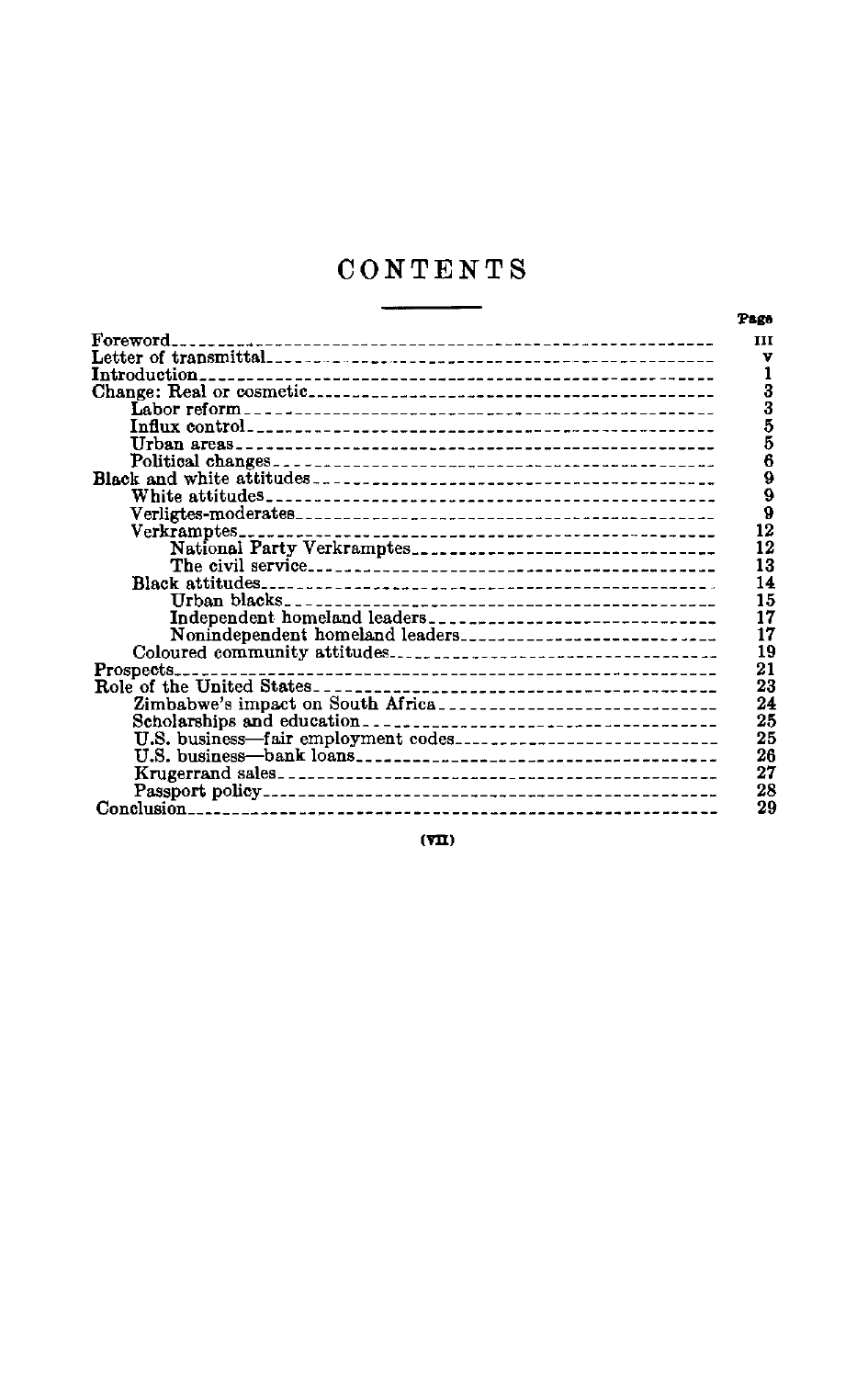## **INTRODUCTION**

During the 1970's, U.S. and other Western Officials concerned with African issues focused their attention primarily on political and social developments in Namibia, Zimbabwe, and the former Portuguese territories of Angola and Mozambique. In the process, political developments in South Africa were frequently overshadowed and often neglected. Now, as we enter the 1980's with Mozambique, Angola, and Zimbabwe independent and negotiations to resolve the Namibia conflict well underway, the attention of the international community has properly begun to shift toward South Africa.

South Africa's system of apartheid has been a serious concern ever since it was established over three decades ago. Since the Afrikaner-dominated National Party took power in 1948, South Africa's internal policies have edged that country closer and closer to a major racial conflagration. Institutionalized and constitutionally sanctioned racial discrimination has systematically denied South Africa's overwhelmingly black population their patrimony and rele gated them to a legal status which makes them permanent sojourners and strangers in their own land. In recent years, more and more blacks have come to the conclusion that they have failed to improve their lot in any meaningful way through peaceful means. Protests, labor strife, and violence have consequently flared throughout the country on a recurring basis. The Government has reacted with a combination of tentative reforms and stern measures, including the arrest, deten tion, and banning of scores of black leaders and organizations. These actions have further embittered the black community and soured race relations between the country's 4 million whites and 20 million blacks, Coloureds, and Asians.

As black anger and resentment toward the system has risen inside the country, it has also risen outside. It is fair to say today that South Africa's system of racial injustice is a source of deep concern throughout Africa, and that most African leaders regard the political situation there as the continent's most explosive and pressing political problem. Because of South Africa's apparent unwillingness to grant blacks any genuine political rights, African leaders believe that South Africa's black population will soon abandon any hopes they still harbor for peaceful change and will turn increasingly toward violence and guer rilla warfare. If this occurs, many observers believe that the conflict will not be contained within South Africa, but will probably spread in one form or another to Zimbabwe, Mozambique, Botswana, Lesotho, and Swaziland. Under such circumstances, the prospects for regional instability and outside involvement will be condiderably increased.

What ultimately happens in South Africa is also of deep concern to the United States. First, the prospects for regional instability, racial conflict and outside involvement make it a potential area of tension between the United States and the Soviet Union. Should outside forces become involved in resolving the problems of South Africa, the United States might be reluctantly drawn in. Second, because of the large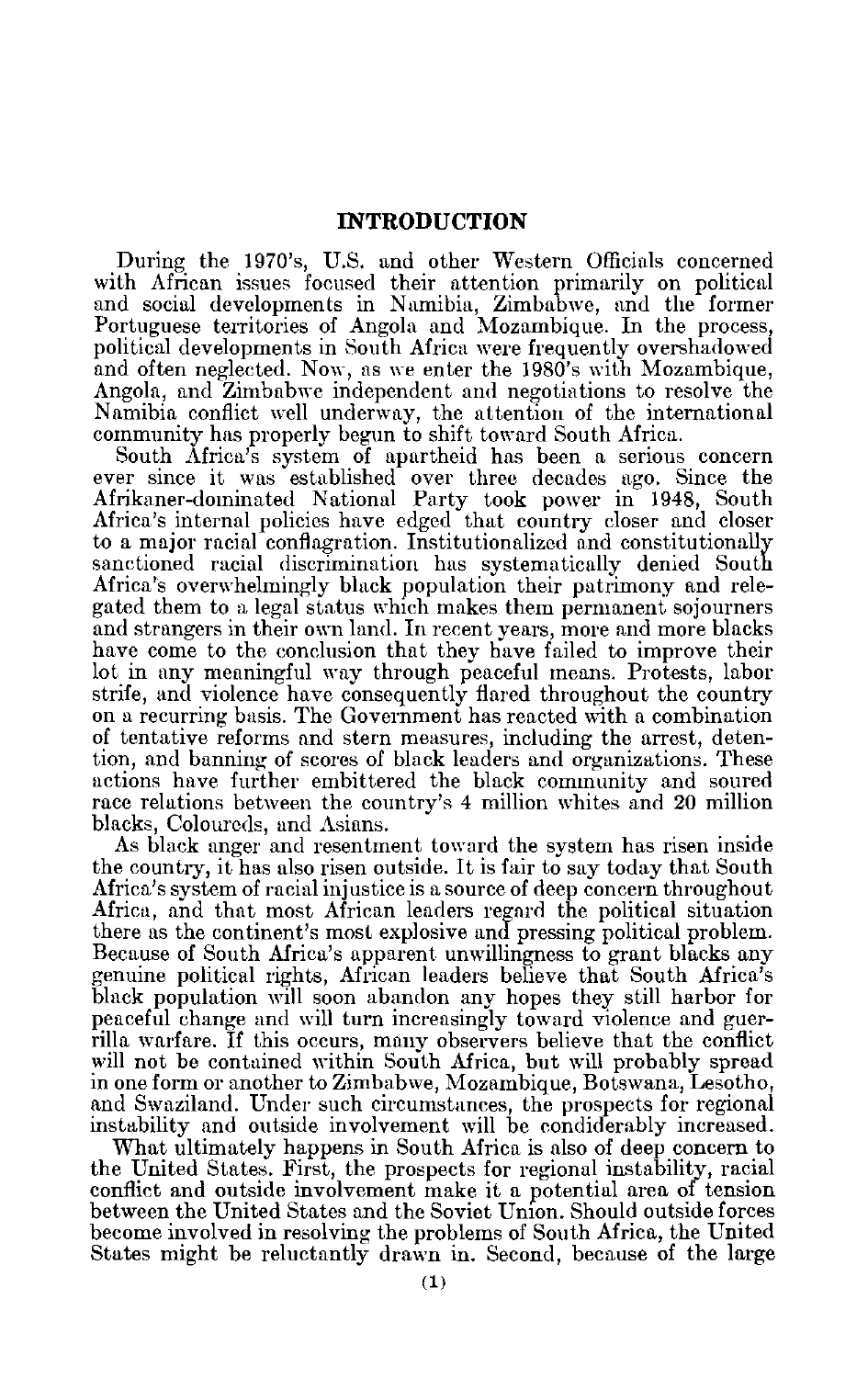number of black Americans in this country, increasing racial tensions in South Africa could have a dramatic impact on race relations in the United States. And third, the United States would like to be in a position to maintain its access to South African minerals. Although the United States is not totally dependent on any of these minerals, an abrupt cutoff or prolonged interruption of raw materials from South Africa might cause some temporary problems in the United States.

In an effort to gain a deeper understanding of developments in South Africa, especially in the aftermath of both Zimbabwe's recent and successful transition to independence, and the internal reforms which have taken place in South Africa, we undertook an 8-day visit to South Africa. The trip lasted from July 3 to July 11, and was intended to be both comprehensive and thorough.

During our stay in South Africa, we made every effort to expose ourselves to the broadest range of opinion and to visit black, white, and Coloured leaders in their own homes and communities. As a result, we held lengthy discussions with academics, senior Government officials, majority and opposition parliamentarians, and American, Afrikaner and black businessmen in Johannesburg and Pretoria; talked with black leaders in Soweto, including Dr. Nthatho Motlana, chairman of the Committee of Ten; spent the night in Soweto as guests in the home of a widely respected African family; held discussions with Coloured leaders and students in Capetown; conferred with academics, business men and Afrikaner students at Stellenbosch University; visited Afri kaner farmers and National Party parliamentarians at Warmbaths, where we were the overnight guests of an Afrikaner family; met with black homeland leaders in Johannesburg; met with the Central Com mittee of Inkatha, including Chief Buthelezi at Ulundi, the capital of KwaZulu; and spoke with New Republic Party officials, white English speaking businessmen and black community representatives in Durban. The study mission also received several comprehensive Embassy briefings, visited a Pass Court near Cape Town, met with Jewish leaders in Johannesburg, and conferred with a number of foreign diplomats.

We are extremely indebted to all those with whom we spoke. Without exception, they shared with us in an open and candid manner their views on the complexities and challenges facing South Africa today.

Although we were able to meet with Foreign Minister Pik Botha, then-Minister of Coloured Affairs Marais Steyn, and several other senior Government officials, we regret that we did not have the opportunity to meet with four of the country's most important leaders-Prime Minister P. W,. Botha; Minister of Co-operation and Development P. J. Koornhof; Minister of Public Works Andries Treurnicht; and Dr. Van **Zyl** Slabbert, leader of the parliamentary opposition. While we recognize this was not the most opportune time to visit South Africa inasmuch as Parliament was not in session, we still think it is most unfortunate that we were unable to meet with these four men, all of whom will have great influence and impact on shaping South Africa's policies in the immediate future.

We were accompanied on this study mission by Mr. Johnnie Carson, staff director of the Subcommittee on Africa; and Mr. Steve Wiessman, **a** staff associate of the subcommittee.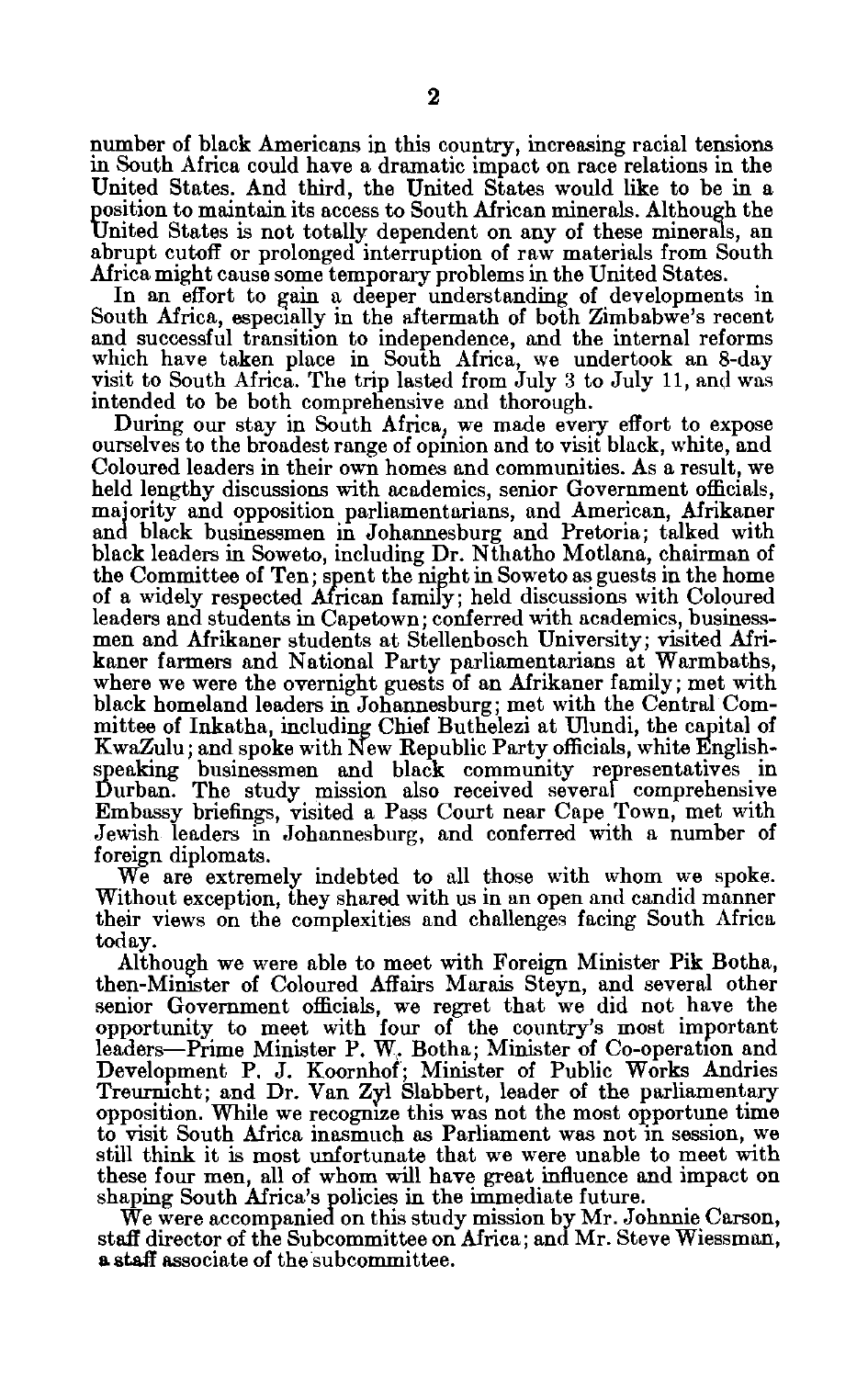## **CHANGE: REAL OR COSMETIC**

Since Prime Minister P. W. Botha assumed power in September 1978, the South African Government has given the impression that change is not only necessary but desirable, and that it is committed to major modifications in the fabric of South African society and the way blacks and whites relate to one another. Although black and white South Africans of all political persuasions have differed about how far reaching and substantive these changes are, there is no doubt that the modifications have been wide ranging and unparalleled in South African history. They have also stirred up a great deal of debate within the white community and aroused unprecedented ex pectations among the black political elite.

Shortly after taking office, Prime Minister Botha appointed two of South Africa's most liberal Afrikaner politicians to important cabinet posts dealing with black affairs-P. J. Koornhof as Minister of Co-operation and Development (formerly the Ministry of Bantu Affairs) and Punt Janson as Minister of Education and Training. He also appointed John Knoetze, a "verligte," or more enlightened Afrikaner, as Chairman of the West Rand Administration Board, the government body which oversees Soweto, South Africa's largest black township.

These appointments were soon followed by visits to the independent homelands and the first trip ever by a South African Prime Minister to Soweto. It was during his brief visit to Soweto that Botha-in front of an assembled black audience-said that "we are all South Africans," giving the impression to many inside and outside South Africa that blacks-who have long been denied basic human rights in South Africa-would be given an opportunity to participate more broadly in South African society.

Under Prime Minister Botha's leadership, some reforms have been initiated in four areas: Labor legislation, influx control, urban areas, and political participation. During our stay, we made a serious effort to determine exactly how genuine these reforms really were, and how the blacks, who are supposed to be the principal beneficiaries of these changes, regarded them. For it was clear to us that if the changes were not perceived as being genuine by the black community, they would not achieve the government's objective of reducing black protests and assuring the future stability and security of South Africa.

### LABOR **REFORM**

The changes undertaken by the Botha government have affected many aspects of South African life but none have attracted as much international attention as the reforms in the field of labor. Since South Africa's emergence as an industrialized state shortly after the turn of the century, black workers have been denied any status under the law and black unions have been barred from participating-with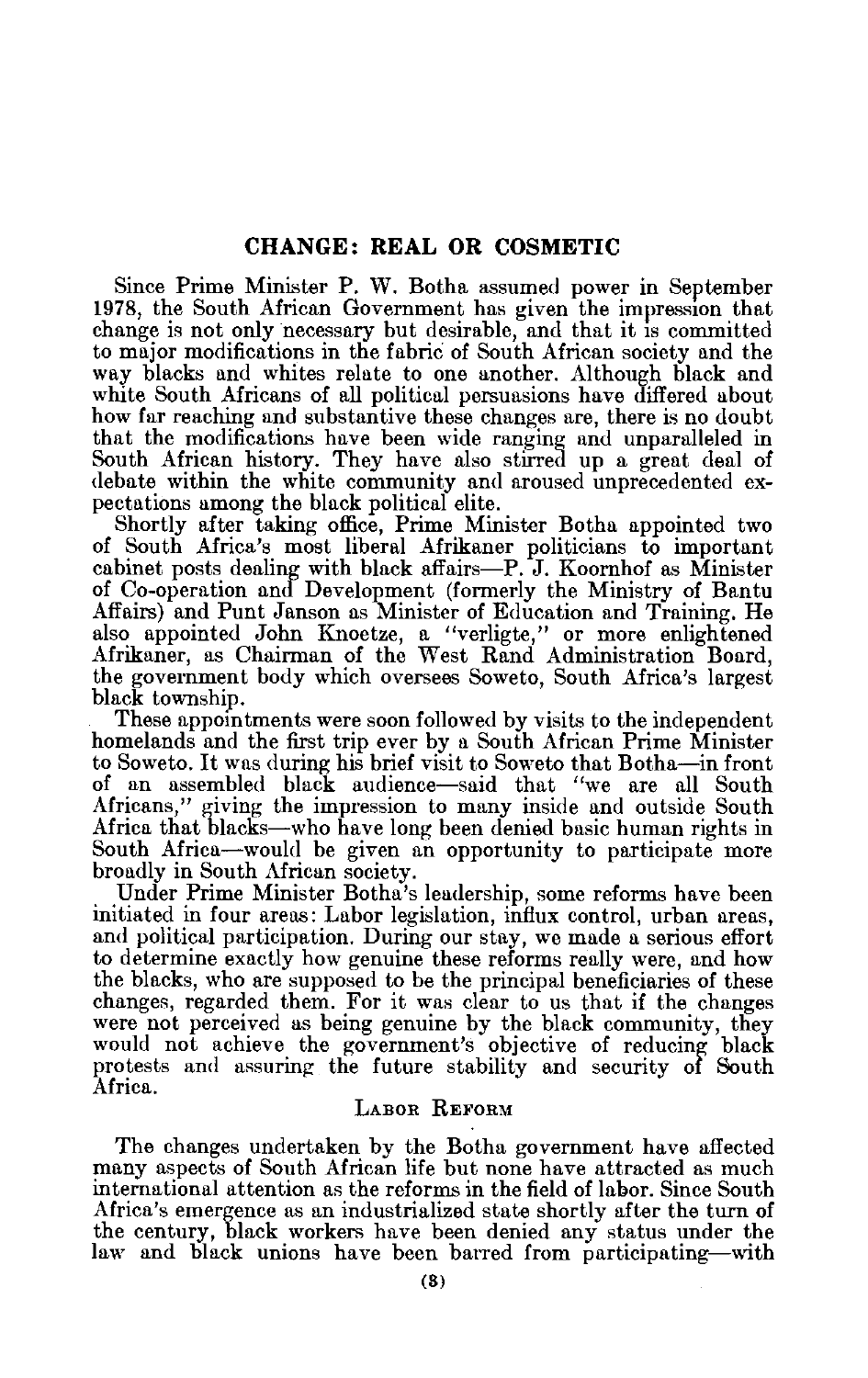white unions—in negotiating wage agreements and conditions of employment. In fact, South Africa labor law simply did not recognize black trade unions. However, in an effort to stem black labor protest and to bring black and white workers under the same regulations, the Government established a commission, headed by Prof. Nick Wiehahn of Pretoria University, to suggest reforms in the country's labor laws. With the publication of the first sections of the Wiehahn Commission report, and the subsequent enactment into law of several of its key recommendations, black trade unions have been given the right to apply for official recognition and to bargain collectively on behalf of workers. Job reservations which officially excluded blacks from some 25 different categories of work have been all but abolished. The two exceptions are supervisors in the mining industry and municipal workers in the Cape Province. With this recognition has come the right to receive official checkoff privileges for union dues, access to industrial conciliation courts and the right to call legal strikes.<sup>1</sup>

Although many blacks have applauded the Wiehahn report and the introduction of the new labor legislation, they have been quick to point out that the Government, in extending trade union rights and privileges to blacks, was attempting to establish greater control over black trade union activity.

For some time the Government has been increasingly concerned about black labor unrest and the growing number of illegal wildcat strikes. The new labor legislation, blacks insist, is a way of bringing black labor unions and their leaders under tighter government control. As a result of the Wiehahn legislation, black unions can apply for official recognition from the Government. However, once they are registered and officially recognized by the Government they are required to file detailed reports to the Government on their member ship, finances, and labor union activities.

In addition, these unions are prohibited from engaging in political activity and subject to the provisions of the 1976 Fund Raising Act which precludes them from receiving outside assistance from in ternational labor unions. Any violation of South Africa labor law could result in fines and censure of the unions and their officials.

Many black union leaders with whom we spoke said that it is not altogether clear whether the South African Government will allow genuine black trade unions--such as those associated with the Federation of South African Trade Unions or the Council of Unions of South Africa-to register and take advantage of the new reforms. Although a number of these black unions have applied for registration since the implementation of the reforms, none have been certified for registration. Instead the Government has registered black trade unions previously affiliated with white unions or new parallel unions created by white counterpart unions to keep independent black trade unions from getting a foothold in particular industries.

Black union leaders also noted that Wiehahn's reforms do not address discrimination and unionization among black mineworkers.

**I Originally, Professor wiehahn recommended that black workers from the independent**  bomelands be excluded from participating in organized black unlons. Following a great deal of criticism from blacks inside the country and international organizations outside of South Africa, the Government amended its new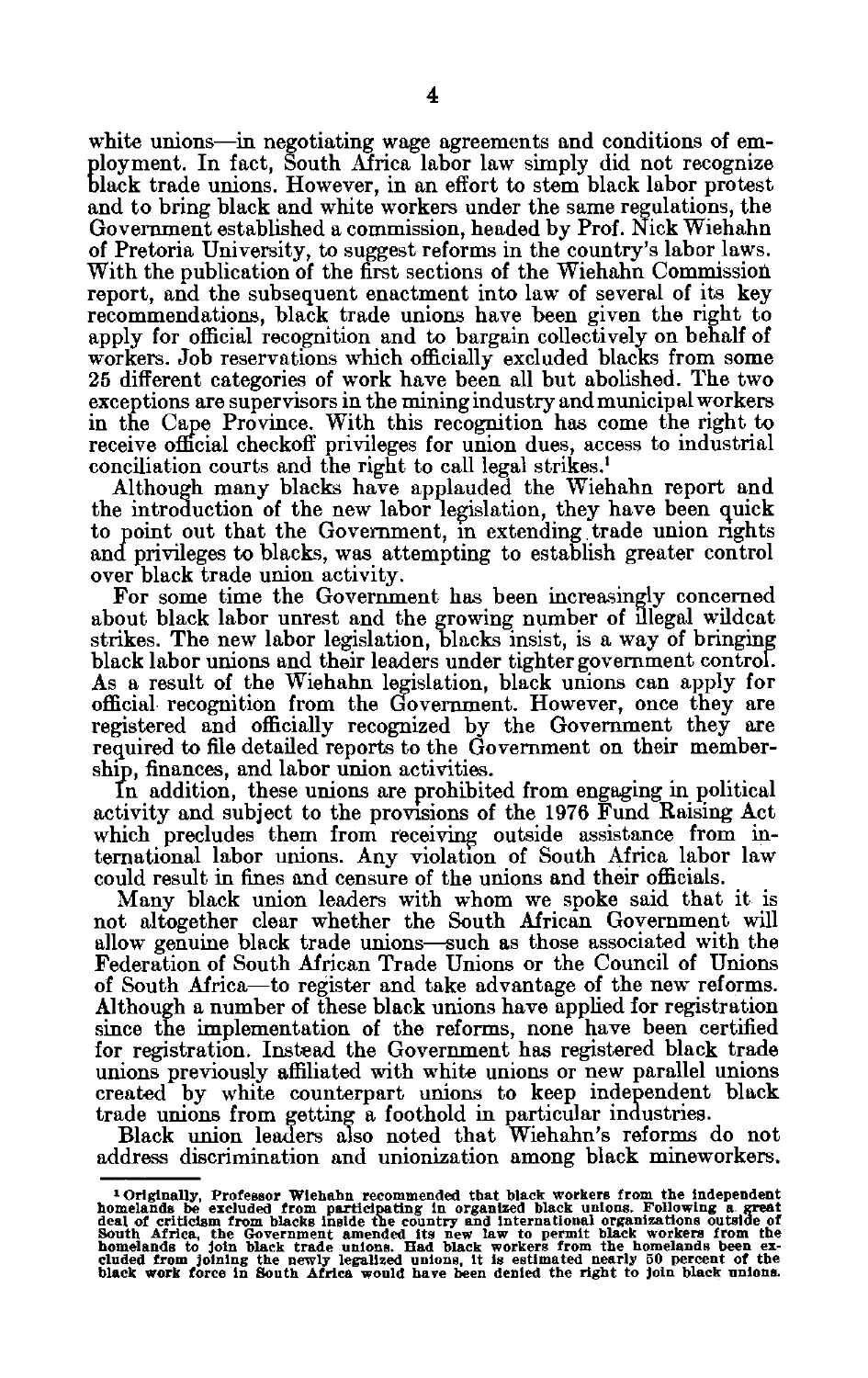Outside of the agricultural sector, mines employ the largest single category of black workers in South Africa. Black mineworkers have not been allowed to establish legal unions or to bargain for wages. Nor have job reservations which exclude blacks from the best mining jobs been abolished. Although black unions have been recognized and allowed to engage in collective bargaining for the first time, it remains to be seen what impact these new changes will have on labor relations in South Africa.

### **INFLUX** CONTROL

A second area of change has centered on the pass law system which is regarded **by** most blacks as the most oppressive and dehumanizing aspect of living in South Africa. Under the Bantu (Urban Areas) Consolidation Act and the Group Areas Amendment Act, nearly every movement and facet in the life of a black South African is rigidly and strictly regulated. Together, these laws define which blacks can reside in white areas and under what conditions.

On numerous occasions black leaders told us that abiding by these laws has caused untold suffering and human misery in South Africa's black community. Families have been permanently separated, with husbands working in urban areas and wives and children living in the homelands. Orphaned children and widowed spouses, who have no claim in their own right to be in the urban area, have been deported from white areas into their homelands, places in some instances which they have never seen. And black jobseekers who have not received proper documentation have been arrested, fined, and then bundled off to their original places of residence.

The extent to which black South Africans suffer for violating these onerous pass laws is graphically illustrated in the Government's own statistics. During the past decade, the Government pass law courts have handled an average of over 210,000 cases a year. In con junction with its efforts to bring about overall reforms in the policy toward Africans residing in urban areas, the Government has begun to reexamine its influx control policy.

## **URBAN** AREAS

Apartheid, as practiced by the National Party, has always regarded blacks as temporary sojourners in the 86 percent of South Africa that is by law set aside for whites. Blacks were to have no legal rights or permanent status in those areas. Blacks were in the urban areas out of economic necessity to perform jobs and tasks for which there was insufficient white labor. This principle was so much an element of National Party policy that, in the 1960's, former Prime Minister Hendrik Verwoerd frequently boasted that by 1980 white South Africa would indeed be all white.

To attack the pass law and influx control problems, the Government established another commission, chaired by P. J. Reikert. Reikert proposed that the black worker (and his family) living in the white urban areas should no longer be regarded as merely a temporary sojourner in white South Africa but as a permanent resident in the black townships. In addition, Reikert proposed that the criteria for all black residents in white areas "should be the availabilty of housing and bona fide employment," thus allowing families to come into urban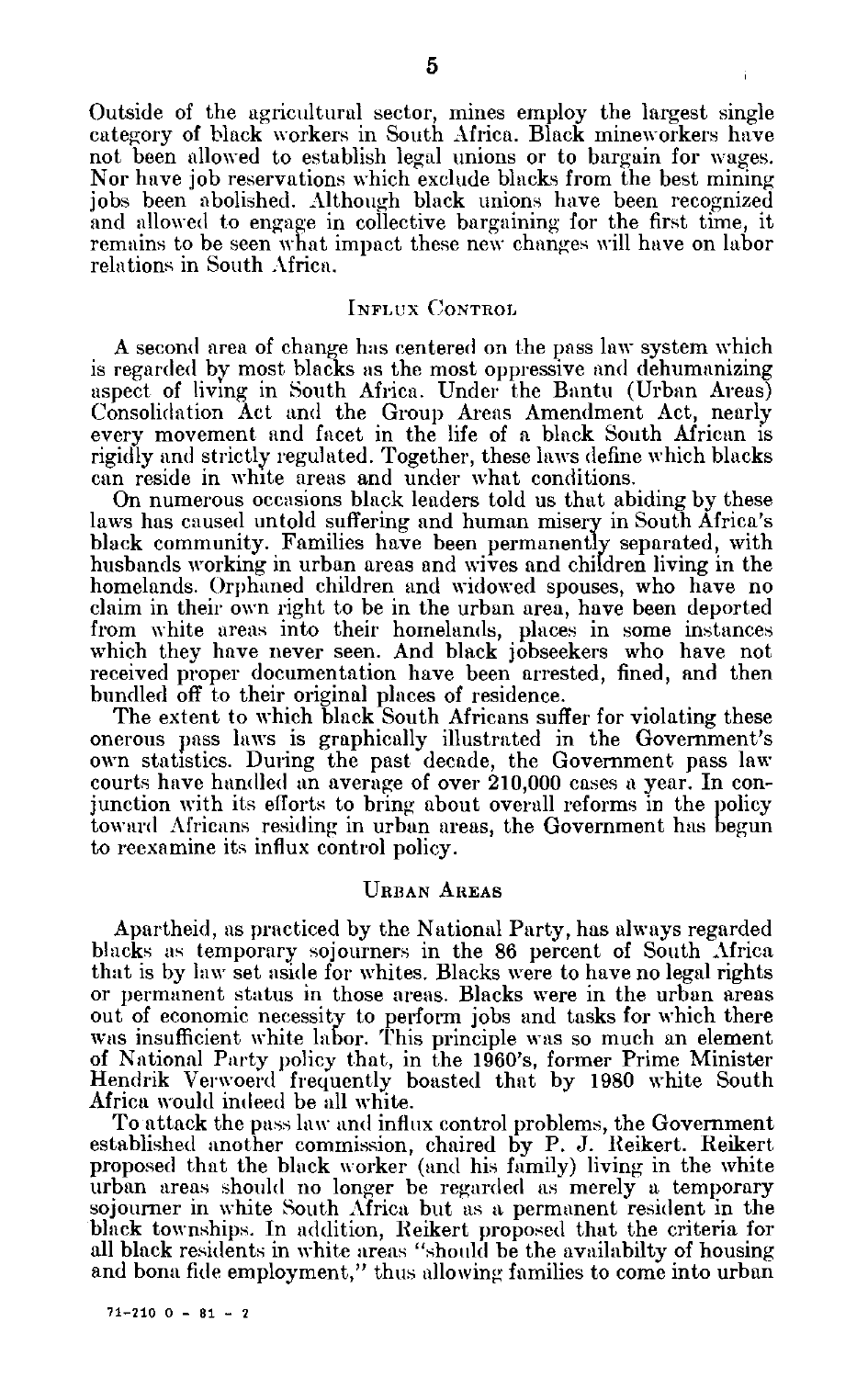areas with their spouses, provided there was adequate housing for both worker and family. It also shifted the onus of violating the law away from the illegally employed black worker to his employer, who became liable for a 550 rand fine for employing a black worker with out proper documentation.

Most blacks with whom we met spoke disparingly of the changes in influx control procedures. Although they acknowledged some minor benefits which might accrue to a few blacks, they noted that the new procedures did not alter the most egregious parts of the system. Blacks still had to carry passbooks; they could not be in a white area beyond 72 hours without facing arrest; and they still could not move about the country freely to live with their families or sell their labor on the open market. If Reikert had accomplished anything, it now made whites who employed illegally documented black workers as liable to the penalities of law as blacks.

To reverse over two decades of nationalist policy and to give some meaning to pronouncements that urban blacks are more than just guest workers in urban areas, the Government in 1979 announced with much fanfare that blacks with a legal right to reside in an urban area could now purchase 99-year leaseholds on the homes they occupied in the black townships. Previously, black homeownership and pur chase rights were limited exclusively to the 13 percent of the land allocated to Africans under the 1936 Land Tenure Act. Following the Government's decision, some National Party officials quietly asserted that the Government would soon make additional concessions and that some urban blacks would soon be permitted to purchase the land on which their houses were located. As welcome as such a change appears to be, the fact that fewer than 150 leases have been granted is an indication of the limited value of this change. Moreover, as long as black South Africans face serious difficulties in securing loans and mortgages to purchase their homes, little change can be expected.

To go along with its new orientation toward urban blacks, the Government has renewed its commitment to increase government resources and social services in urban townships and to accelerate its long-stalled effort to electrify Soweto and provide its burgeoning population of over 2 million with indoor plumbing.

The Government has also relaxed its policies with respect to black run businesses in white cities. Formerly barred from operating shops and commercial enterprises, Botha's government has quietly agreed to allow blacks to open and operate shops in some exclusively white downtown urban areas such as Johannesburg. Restrictions on com mercial developments have also been relaxed in the black townships, and Africans have been encouraged to enlarge their fledgling businesses in those areas.

### **POLITICAL CHANGES**

The area in which the Government has moved with the greatest hesitancy and deliberation is in the area of political reform. Although black nationalists have long regarded the need for a new political dispensation as the sine qua non of genuine reform in South Africa, the South African Government has only recently begun to think along these lines. Even so, the political changes which the South African Government has embarked upon are not the ones favored and sought by black leaders.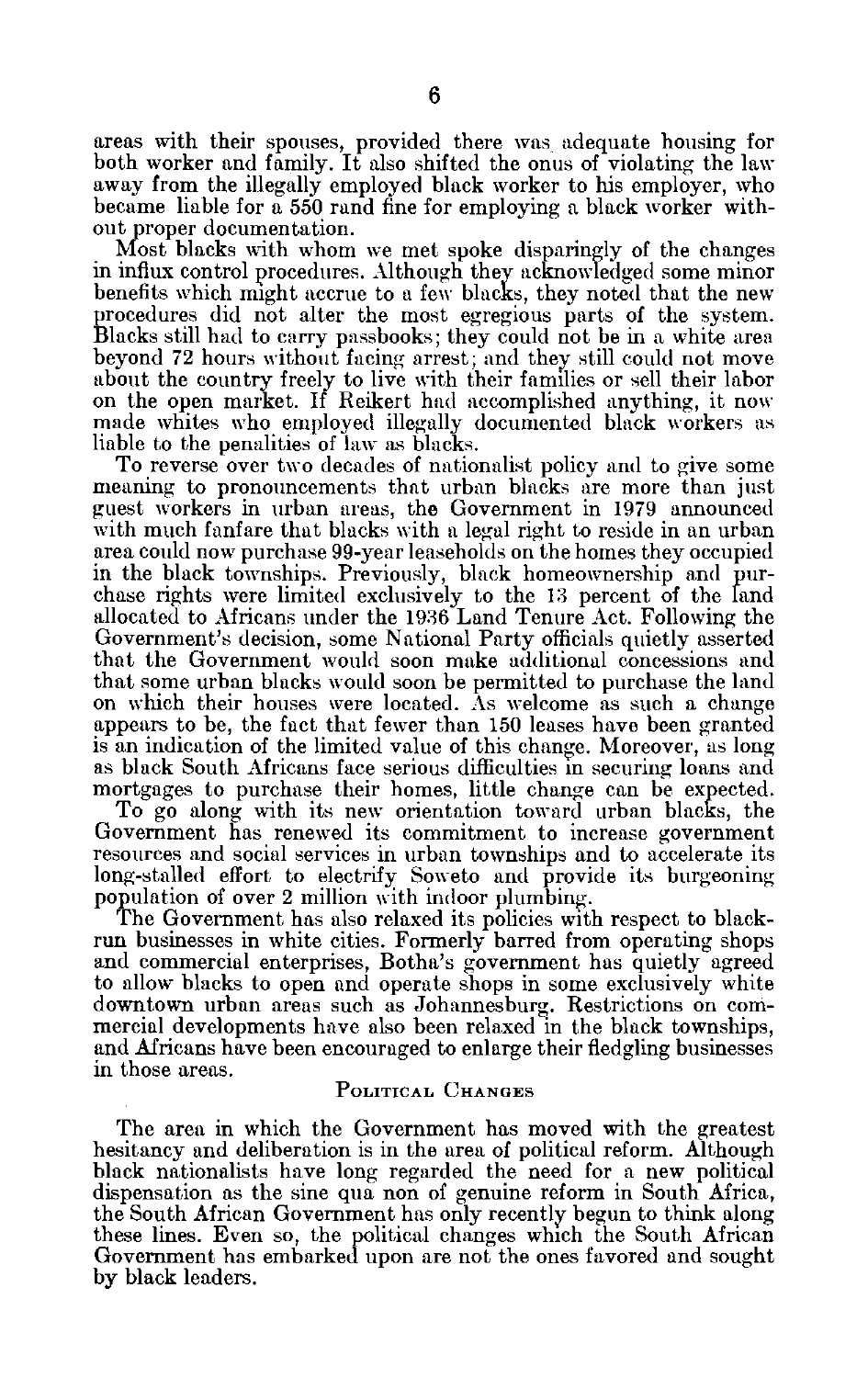The Government has sought to bring about political reform through the establishment of a President's Council. An outgrowth of a govern ment commission headed by then Justice and Interior Minister Alwyn Schlebusch, the President's Council will be charged with look ing into the creation of a new constitution and devising a new political dispensation to govern whites, blacks, and Coloureds. Although the responsibilities of the President's Council remain unclear, government and party leaders insist that no limitation will be placed on the type of constitutional proposals to be discussed and debated.

Under legislation passed by the South African Parliament in June 1980, the President's Council will consist of 60 members drawn from white, Coloured, and Asian leaders who are "nationally acknowl edged experts in their respective disciplines and recognized by their respective communities as leaders." The Chairman of the President's Council will be South Africa's Vice President-a new position created by the legislation-and the Council will report to the state President.

Although the Council will have no limits set on its work, it will not have any statutory or legislative authority. Its role will be advisory and consultative only. Its advice can be rejected or accepted as the current Government sees fit.

Despite the fact that the Government justified this new Council as a vehicle for bringing about a new political dispensation for all of South Africa's different racial and ethnic groups, blacks have been relegated to a secondary role.

In a manner reminiscent of other South African legislation, blacks have not been included on the President's Council itself. To accom modate black interests and ideas, a black advisory council will be created to confer, on an ad hoc basis, with the President's Council on issues relating to the African community. The President's Council and the black advisory council members would meet in joint committee sessions to discuss issues affecting Africans.

Although the Government's legislation creating the President's Council moved quickly through Parliament, it has not won broad acceptance in either the Coloured or the black communities.' On the basis of our discussions, it was clear that the Government's expectation that Coloureds and blacks would accept membership on the Presi dent's Council were completely unfounded. Thus far no Coloured,<sup>3</sup> Asian, or black leader—in either the urban areas or in the not yet independent homelands-has stated that he would accept an appoint ment to either the President's Council or its black adjunct institution.

Blacks and Coloureds have all voiced the same concerns about the council concept. First, while it is a useful forum for discussion, it lacks any real power. It is a consultative and advisory body with no legisla tive or statutory authority. As one black leader told us, power to change the system will still reside in the hands of South Africa's National Party which controls 85 percent of the seats in the Parlia ment. Second, the South African Government has the authority to select the members of the President's Council and the black advisory group. Neither blacks, Asians, nor Coloureds will have any say in who

<sup>&</sup>lt;sup>2</sup> Since the completion of this report, the South African Government has formally dropped its plans to establish a black advisory council because of the negative reaction of black leaders. Blacks will still not be includ

agreed **to sit** on **the Council. However. with** the **exception** of **Mr. Sony Leon. none of the**  Coloured leaders are considered leaders with any significant standing or support in their **community.**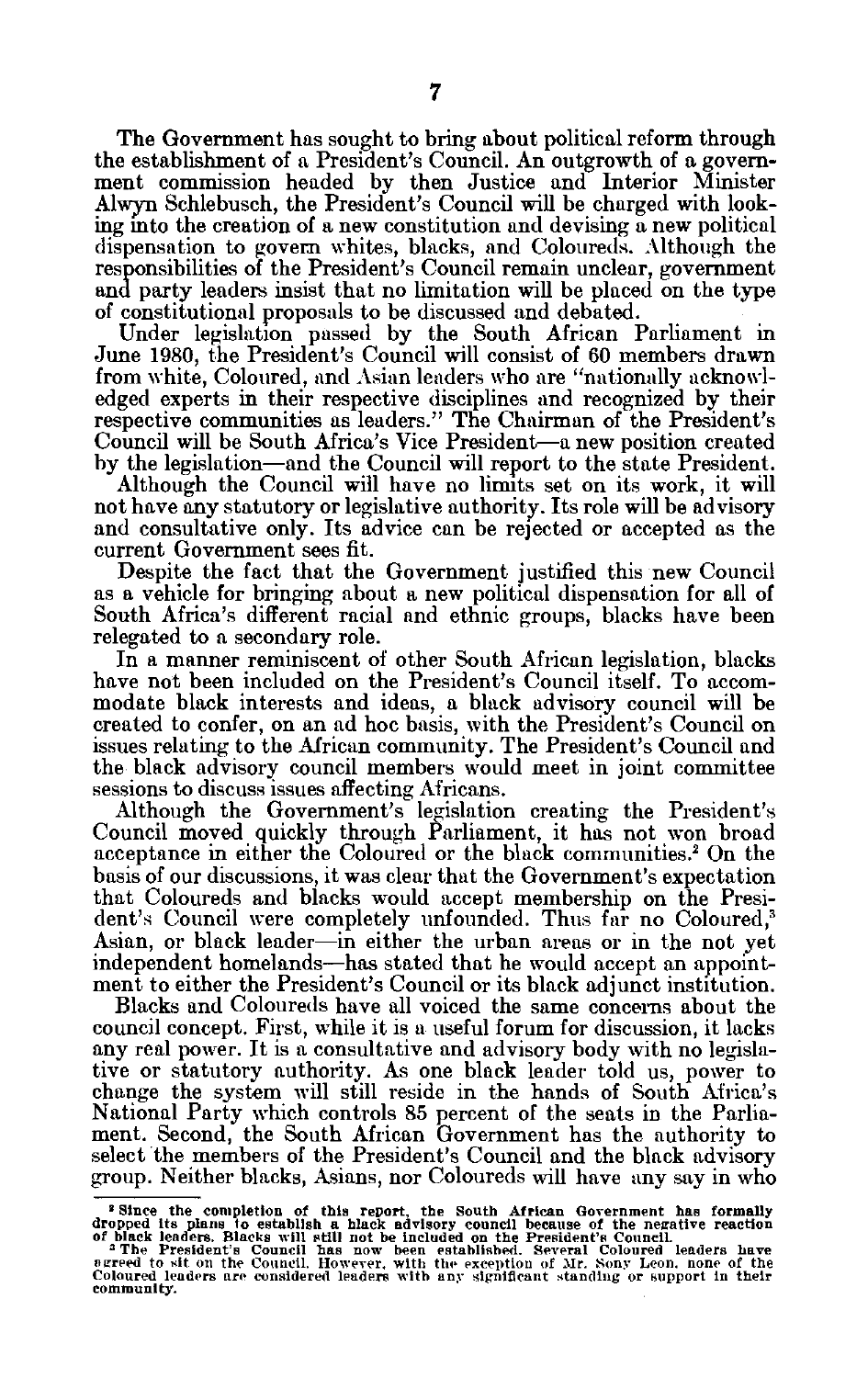their leaders are or in how they will be selected. When the South African Government selects members for the Council and the black advisory group, they can stack the bodies with leaders and officials who do not represent the real views of their respective communities.

In addition, blacks have criticized the proposals for excluding them from the main deliberative body. Many blacks allege this reflects the Government's refusal to recognize that the political, economic, and social status of black Africans is the key question facing South Africa. And, if the South African Government is not going to concede this point in the establishment of the President's Council, they believe it is unlikely to show good faith once the body is formed and begins its work.

Key leaders of other racial groups with whom we spoke also stressed that the President's Council was unacceptable to them because blacks were excluded from participating in the Council's deliberations on an equal basis with other South African ethnic groups. They stated that the time had come for blacks to be accepted and recognized by the South African Government on an equal footing with whites.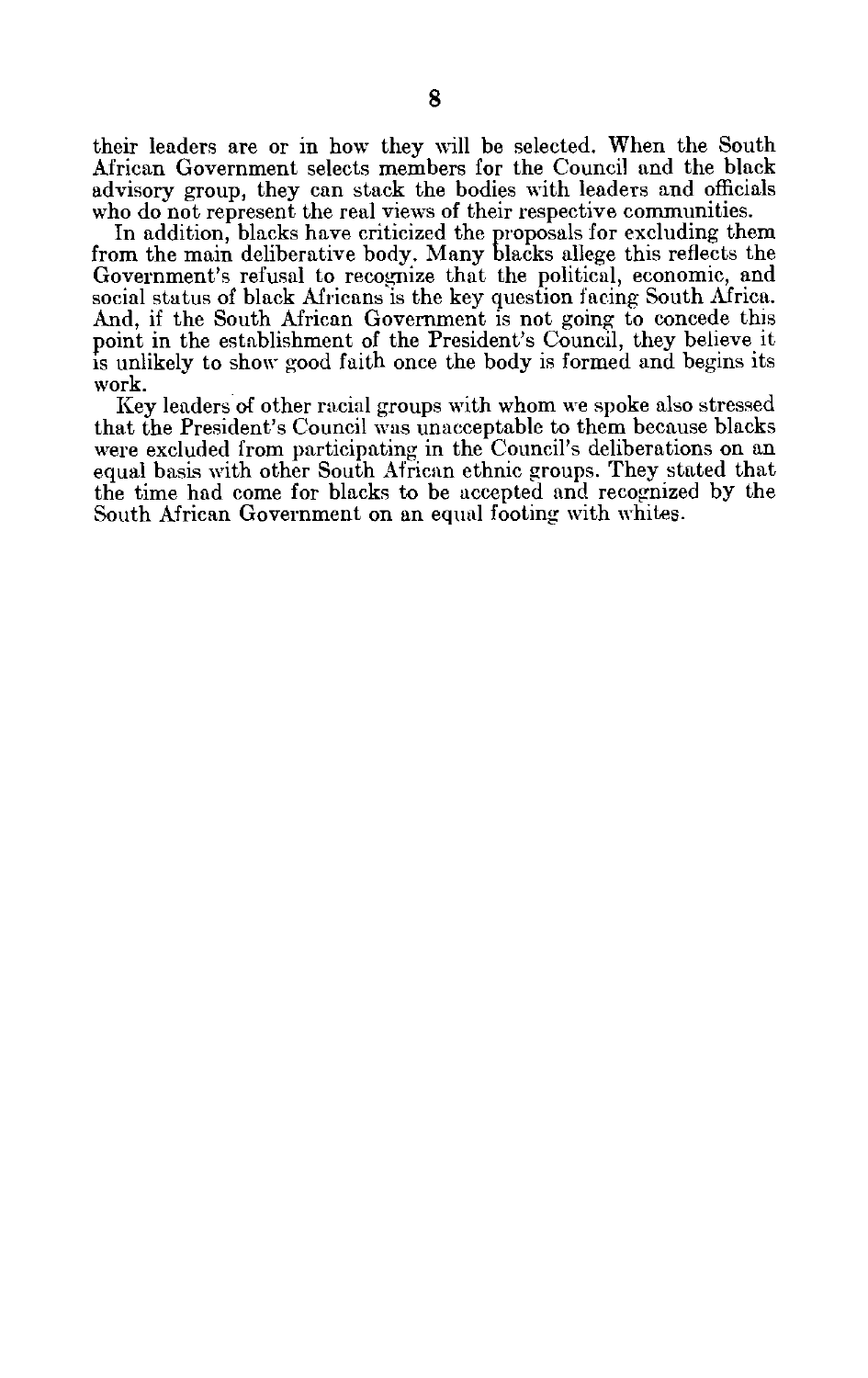## **BLACK AND WHITE ATTITUDES**

The changes which have been undertaken have been viewed differ ently by South Africa's different racial groups. In general, it was our impression that most whites with whom we spoke regarded the Wie hahn Commission reforms on labor, the Riekert Commission changes on influx control, and the establishment of the President's Council as major developments giving blacks significant new rights that could possibly pave the way for additional changes. Most blacks, on the other hand, regarded all these changes as relatively meaningless gestures that have done little to advance their social, economic, and political interests. Moreover, in some instances blacks argued that the changes had actually set them back. Most Coloureds also dismissed the Gov ernment's reforms as too little, too late.

In order to bring into sharp focus the contrasts and differences in South Africa's diverse ethnic communities and to get a better under standing of the attitudes toward change among white and nonwhite leaders, we spoke to key leaders in the white, black, and Coloured communities throughout the country.

## WHITE ATTITUDES

The key to change in South Africa has always been white attitudes and perceptions. During the past 4 years events have played a major role in persuading whites of the need for at least limited change. The Soweto riots of 1976, the black and Coloured school boycotts, the sporadic acts of urban and rural terrorism, cyclical labor unrest, rising black employment in urban areas, and unabated black migration into the townships have all convinced a growing number of white leaders that apartheid, and the elaborate legal and administrative mechanism which keeps it running, is not working properly and that some type of change in South Africa's current system is required.

Even though the need for some change has become apparent, there is no consensus in the white community as to what changes should be made. Among the white political leaders we met, we found a range of views from those who favored only minor changes in the system to those who were prepared to permit blacks significant political power, provided whites were able to maintain a veto over unacceptable Government decisions.

## VERLIGTES-M ODERATES

Those whites in the Afrikaner community advocating the greatest changes within the system have been identified as "verligte," an Afrikaan's word meaning enlightened or moderate. Within the National Party and the Government, Prime Minister P. W. Botha has been the strongest advocate for change. In many respects, Prime Minister Botha has made this the work of his administration.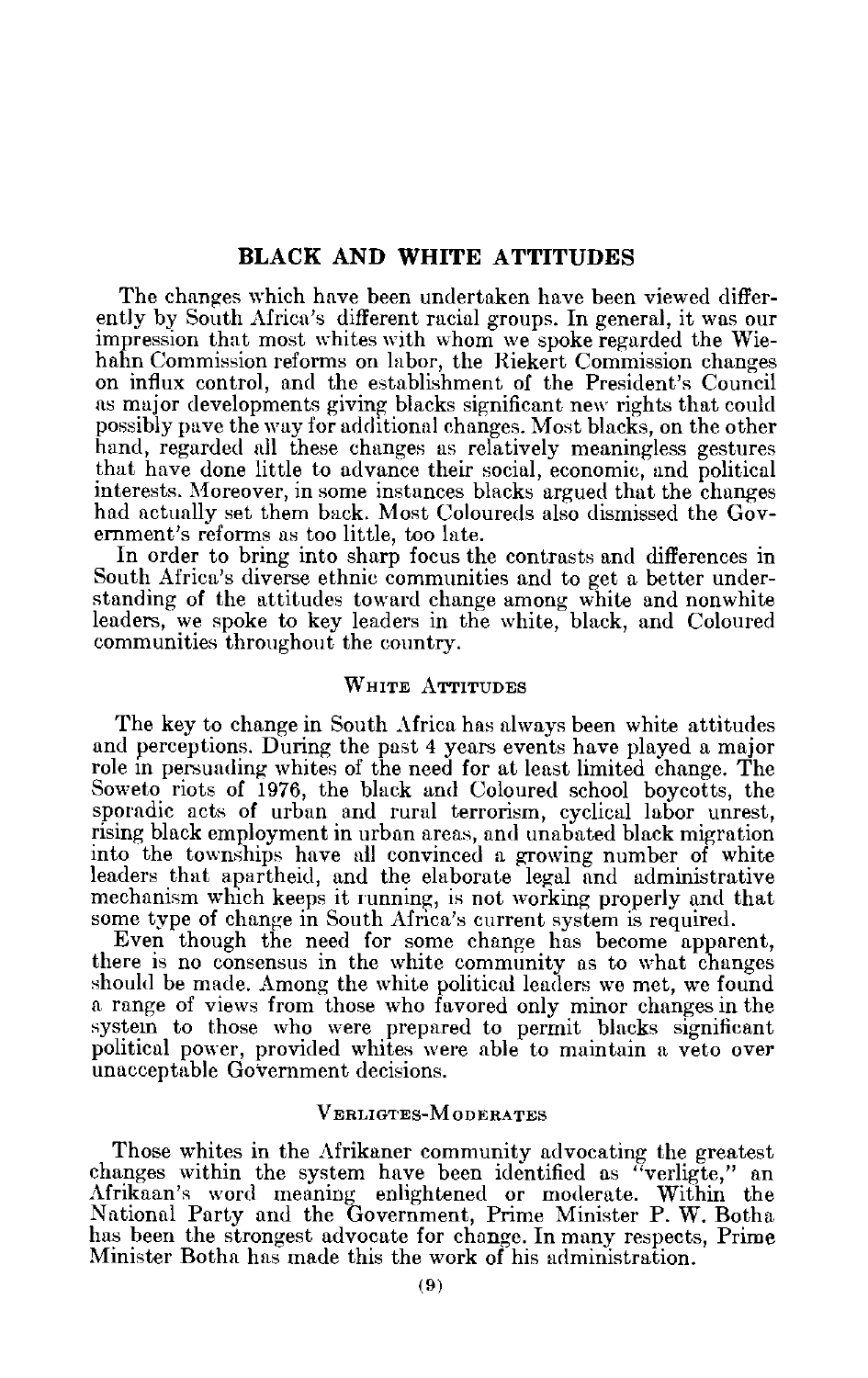On repeated occasions since taking power, the Prime Minister has warned white South Africans that they now confront the most serious challenge that their country has ever faced, that the nation can no longer pursue old policies in a timeless fashion, and that they must "adapt or die." He has also told whites that it is unrealistic to think of blacks and Coloureds in South Africa as temporary visitors and workers and that Africans must be given-within the context of separate development-a new deal.

Within the Government, the Prime Minister's calls for change have been supported by a group of articulate Ministers led by P. K. Koornhof, Minister for Cooperation; Alwyn Schlebusch, Minister of Interior; and others. Other key supporters have come out of the Defense Ministry and the army, which has become increasingly con cerned about the need to reduce the country's internal security threats by gaining the loyalty of the country's urban black population. These two groups have been joined by an increasingly influential and power ful group of young urbanized Afrikaner professionals and oldline businessmen. Concerned about the shortfall in white skilled labor and the need to foster South Africa's economic growth, businessmen have endorsed the reforms as a way of protecting both their own financial interests and continued economic growth in South Africa.

Despite the implementation of a number of reforms, the Afrikaner moderates inside and outside of the Government do not seem to have a set strategy or clear plan of action to bring about reforms. Although many reforms have been instituted, they have been administrative reforms, reforms which have modified the facade of the system with out altering its purpose or foundation. With the exception of the labor reforms, most of the other significant reforms—elimination of segregated sports, the opening of selected hotels and restaurants to people of all races and the elimination of job reservations based on ethnic background-have been carried out by giving Cabinet Ministers the right to make exemptions, not by discarding any laws or changing the Government's basic discriminatory legislation.

Outside of the Afrikaner community, a variety of predominantly English-speaking political parties and interests have supported the Government's reformist tendencies and, in some instances, encouraged it to go further. Principal among these have been the Progressive Party and the New Republic Party, the country's two major opposi tion political parties.

The New Republic Party, based in Natal and composed mostly of English-speaking whites, has gone about as far as any white political party in South Africa in laying out a comprehensive strategy for a new multiracial society in South Africa. The centerpiece of its strategy is a new nondiscriminatory federal constitution which recognizes the right of all races to live in South Africa and which decentralizes the current Government's power by allowing whites, blacks, and Coloureds to govern themselves in their own areas through locally elected municipal authorities. These local authorities would have the final word over such matters as residential segregation, influx control, educational standards, and a variety of municipal services. All of these autonomous city states and regional authorities would, in turn, be represented in a Federal legislature responsible for national issues.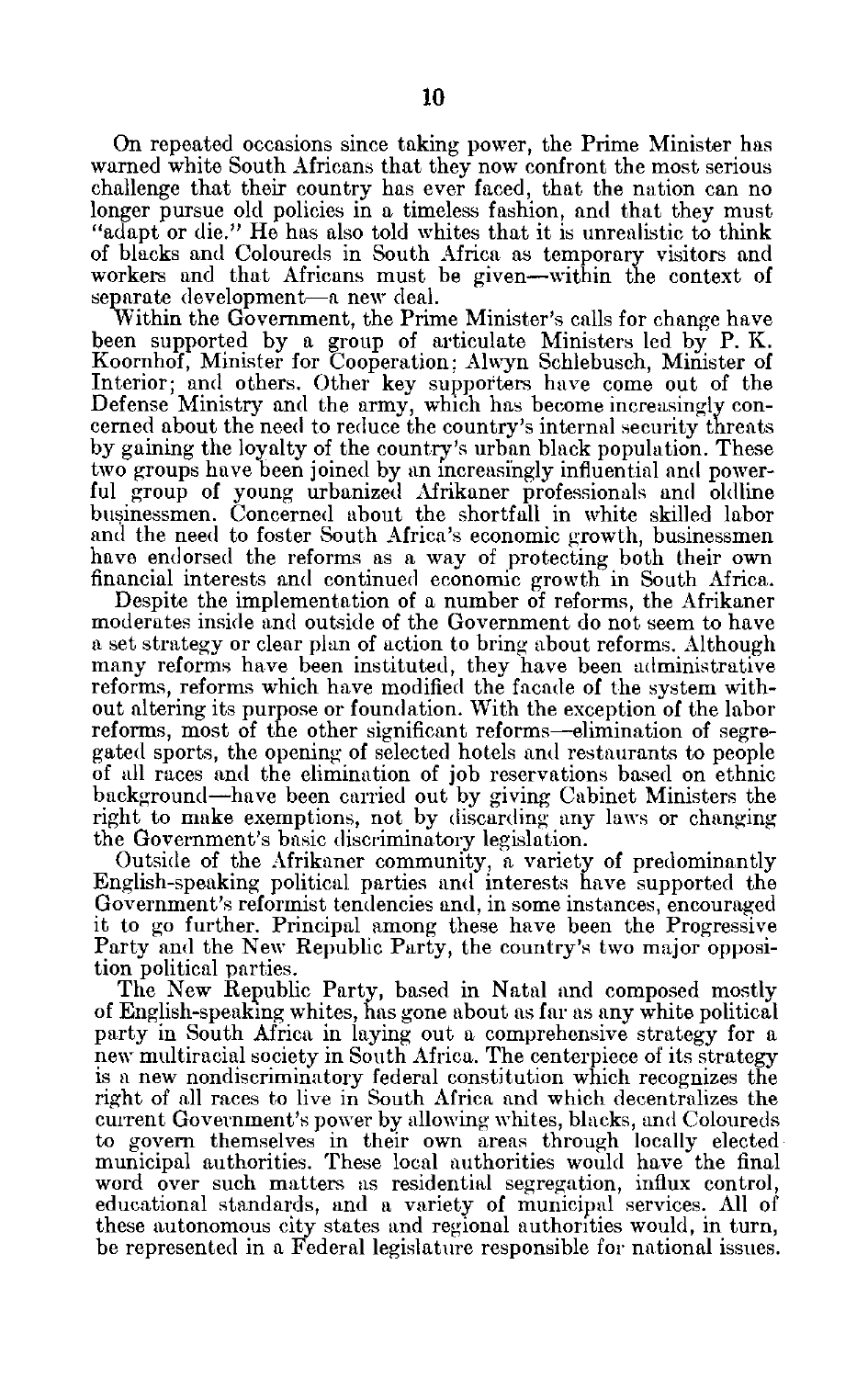To prevent one group from imposing its will over others, decisions would be reached on a consensus basis, with a minority veto capable of blocking any legislative action.

Under the New Republic Party strategy, the homelands policy would be modified, registration and classification of races by ethnic groupings would be severely curtailed, urban blacks would be allowed to participate fully in the new Federal system within their autonomous local units, and all forms of "petty" discrimination would be termi nated. To accommodate the three independent homelands (Bophuthatswana, Transkei, and Venda), a con-federal government would be established in which all these entities would be allowed to join.

Although the ideas enunciated by the New Republic Party might constitute an interim step toward a more acceptable political dis pensation, they would never get through the existing National Party dominated Parliament. With only 10 representatives—out of 165—in the Parliament, its views and ideas carry little weight in either Cape Town or Pretoria. Moreover, even if they were enacted, they would fall far short of what blacks would regard as a fair and equitable political accommodation. Furthermore, it was quite clear from our discussions with black leaders that any solution imposed on blacks by whites is doomed to failure. The only one which will work is one that is hammered out by all the people of South Africa.

The Progressive Federal Party (PFP), long regarded as the conscience of racial justice in South Africa, stands as the official oppo sition in the South Africa Parliament. Although critical of Prime Minister Botha and the verligtes for not moving fast enough to eliminate racial discrimination and to implement genuine reforms, most Progressives also remain fearful of being overwhelmed by blacks and thus do not advocate the kind of political realinement that most black urban leaders want. Progressives talk about a need for a new constitution in which everyone in South Africa is given full rights as a citizen and in which there is genuine power sharing among racial groups. Under such a system, the homelands policy would be scrapped and blacks would be allowed to vote and be represented in a new broad-based national government. However, blacks would not be allowed to dominate a new government. Whites would be permanently protected by a minority veto and other special constitutional arrange ments. And in certain areas of the country they would retain dominant control.

A few PFP members go further than their party. One such person is Helen Suzman, the best known and most highly regarded opposition Parliamentarian in South Africa and, perhaps, the world. Recognizing that urban blacks will not be forever bought off with half measures, a small number of PFP members like Suzman advocate immediate and genuine consultation with black leaders leading to a new political dispensation which includes one man, one vote in a federal state. How ever, even among English-speaking liberals, this solution to South Africa's problems is regarded as radical and clearly out of step with what the most progressive elements in the white community might be willing to accept today.

Virtually all verligtes, whether they are Afrikaners or English, members of the Government or the public generally, share one thing in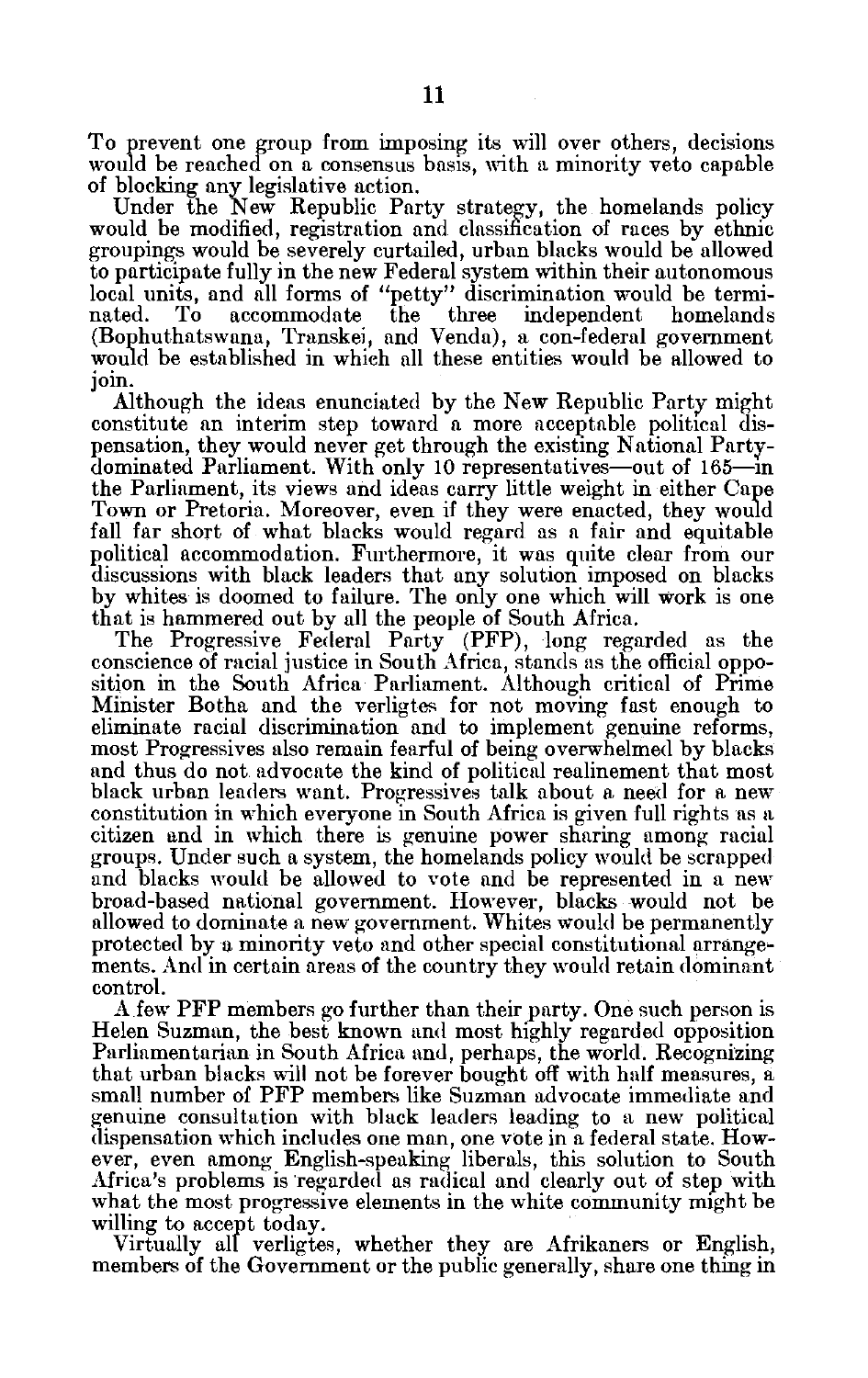common. They do not support the immediate creation of a one-man, one-vote political system in a unitary state. White they recognize the need to undertake some type of political reforms, they are not pre pared to make the kinds of modifications in the system which will win the support of blacks. Nevertheless, it is possible that the kinds of gradualist changes which are supported by the verligtes could-if intensified and drastically speeded up-serve as the basis for an interim dispensation for blacks in the future, one that could be expanded upon in later years. To be fully accepted by black South Africans, however, these changes will have to be perceived as genuine steps toward a truly multiracial society and not as an end in themselves.

#### **VERKRAMPTES**

Those who are totally opposed to any change in South Africa have usually been identified as "verkramptes" or hardliners. Following the philosophy outlined by former Prime Minister H. F. Verwoerd, they remain committed to the need for ethnic purity and racial segregation. In their view, separate development should be pursued vigorously in order to avoid conflicts between blacks and whites; and if urban blacks wish to exercise their political rights they should do so in the homelands. Blacks living and working in the urban areas should be treated as guest workers—just as foreign workers are in Europe and when they are no longer needed should be required to return to their homelands.

While more sophisticated verkramptes argue that separate develop ment allows each ethnic group to express itself according to its own cultural, social, and political traditions, for many, particularly older and rural Afrikaners, this rhetoric is only a thin veneer covering a very deeply rooted racism. For this group, all blacks are seen as inherently inferior, backward, and tribally oriented individuals who will never be able to effectively govern themselves—let alone whites. To buttress this argument, they point to the civil strife which has erupted following the independence of such countries as Nigeria, Zaire, Burundi, and the Sudan. Left out of their world view, how ever, are such African success stories as the Ivory Coast and Kenya, where there are as many or more whites at present as there were before independence and where the whites who remain are generally doing quite well.

Five or six different groups (the Dutch Reformed Church, the South African Broderbond, elements of the National Party, and the South African Civil Service) give sustenance and strength to the verkrampte cause. However, in recent years the two strongest bul warks of separate development have been the conservative wing of the National Party and the Government bureaucracy.

#### NATIONAL **PARTY VERKRAMPTES**

At the center of the opposition against any change is Dr. Andres Treurnicht, Minister of Public Works, Statistics and Tourism. In many ways, Treurnicht epitomizes the hardline verkrampte attitude. A former Dutch Reformed Church clergyman, Treurnicht has writ ten several books on Afrikaner religious philosophy which outline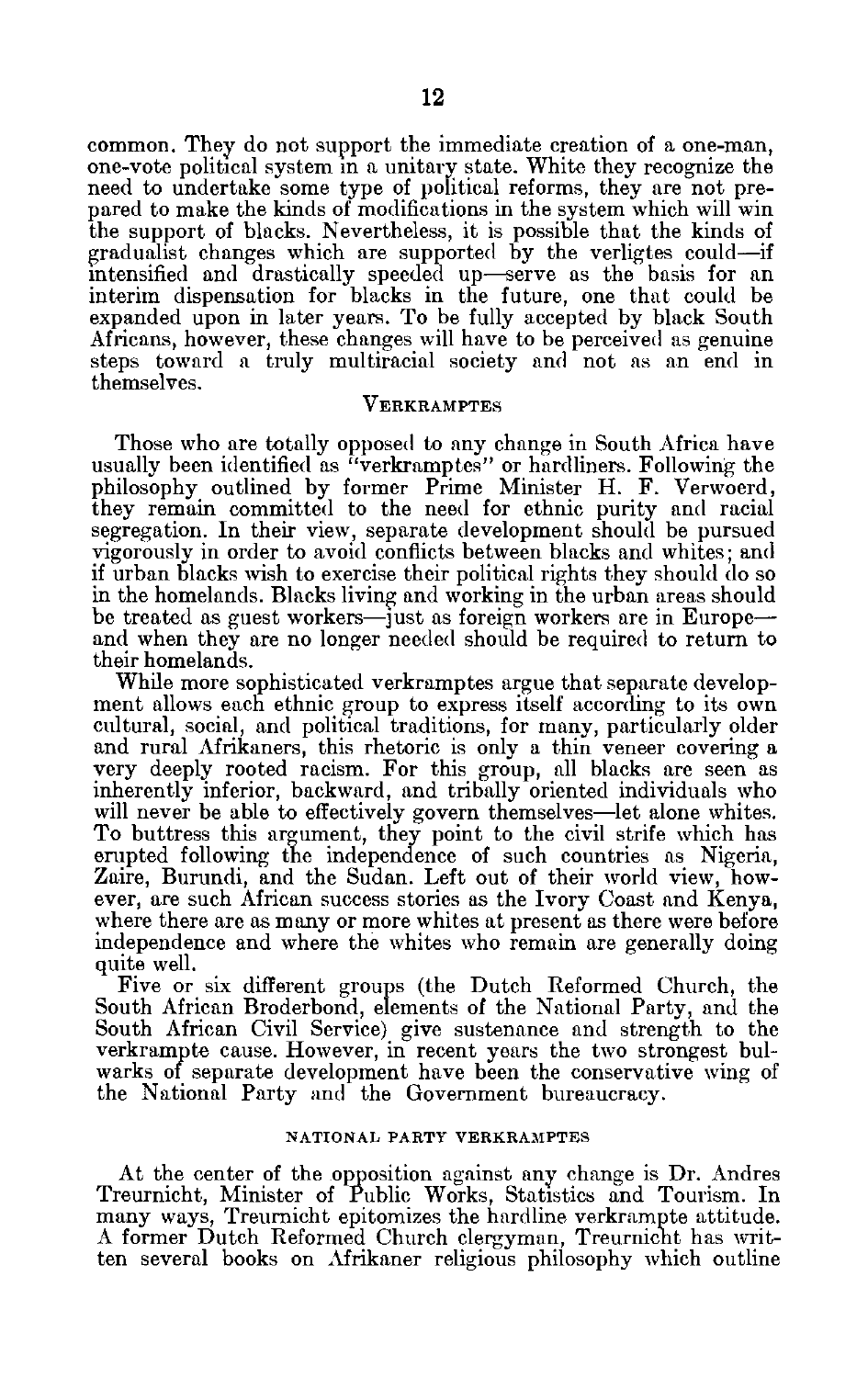the tough Calvinistic fundamentalism which is the basis of much of the thinking and ideology of separate development.

According to Afrikaners with whom we spoke, Treurnicht has made no secret of his opposition to Prime Minister Botha's liberal statements and modest moves away from total segregation. For Treurnicht, separate development is theologically ordained, and any movement away from it will only bring South Africa's different ethnic groups into open racial conflict and disharmony. Not sur prisingly, Treurnicht has opposed virtually every modification the Government has made in its racial policies during the last 2 years, particularly the Government's multiracial sports policy and new labor legislation.

He has also been critical of calls for a new political dispensation for blacks, and has generally dismissed ideas for a con-federal system as not applicable to South Africa. Although he has reluctantly gone along with the Government's plans to establish a President's Council, he is known to oppose any efforts by verligte members of the Govern ment to broaden the Council to include blacks along with other nonwhites.

As National Party leader in the Transvaal, Treurnicht commands a large political following. Nearly one-half of the National Party caucus is from the Transvaal, and most can be counted upon to follow Treurnicht's conservative lead. In any showdown with Botha and the verligtes, a majority would probably follow Treurnicht.

If public attitudes are any indication, Treurnicht's beliefs enjoy considerable support in the white community. In our conversations with South Africa's leading public opinion analysts, Prof. Lawrence Schlemmer of the University of Natal, he said that his recent surveys confirmed that a majority of whites in South Africa regard blacks as inherently inferior and do not favor any significant political conses sions to them. More importantly, Schlemmer's survey also indicated that among South Africa's dominant Afrikaner community 72 percent still support the Immorality Act; 81 percent object to blacks sharing the same recreational facilities; and 82 percent oppose mixed residen tial areas. (In almost every instance, English-speaking whites were far more willing to accept these changes.)

#### **THE CIVIL SERVICE**

The other bulwark against change is the civil service. The South African civil service has a vested interest in the institutions which have been devised to run the country's system of apartheid, and resistance to change among most Afrikaner civil servants and bureau crats runs very high. Because of their importance in administering the program of separate development and their voting strength within the National Party, their overall importance cannot be underestimated.

According to the South African Institute of Race Relations, there are no less than 353 specific acts of Parliament and some 2,000 other laws and regulations governing virtually every aspect in the daily life of a black South African. Responsibility for administering these regulations has led, over time, to the creation of scores of different departments, bureaus, and agencies to handle nonwhite affairs.

To staff these Government agencies and to administer the country's apartheid legislation, successive South African Prime Ministers since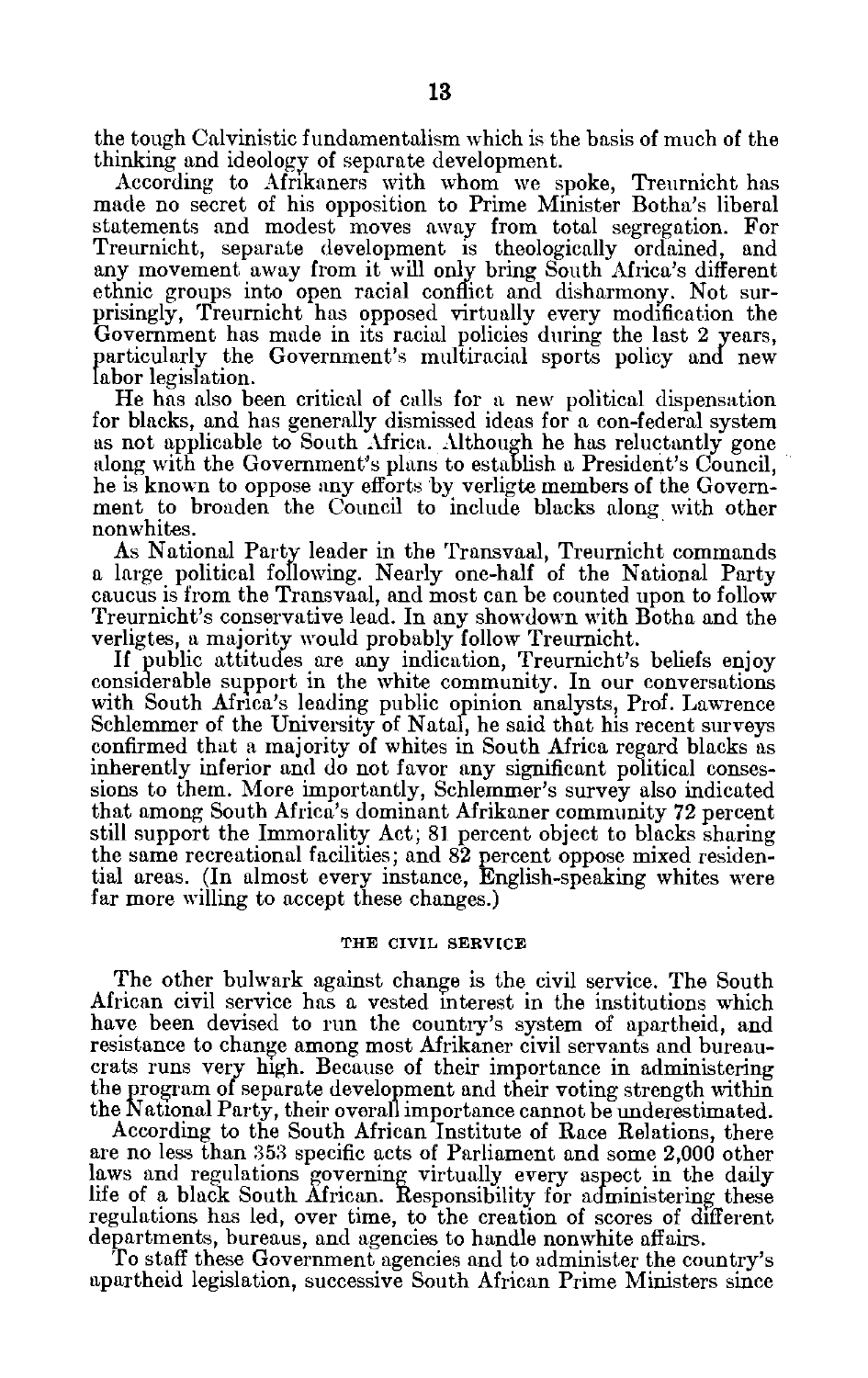1948 have employed hundreds of Afrikaners who are politically com mitted to the National Party and its ideology of separate develop ment. Many of these employees and their families are party activists, people who attend local party meetings, deliver party materials and ring the doorbells to get the vote out at elections. This has given these civil servants a disproportionate influence in the party.

To get some idea of the strength and influence of this group, it is worth noting that 40 percent of the Afrikaner community is employed in the public sector. Eighty percent of the country's civil servants are Afrikaners, and over 50 percent of these Afrikaners administer programs governing black life in South Africa. With so many Afrikaner civil servants actively employed in controlling and regulating black affairs, the Government would be hard pressed to undertake a pro gram of reform which would probably result in the dismissal of so many Government employees, many of whom are also political stalwarts.

One of South Africa's leading Afrikaner scholars, Herman Gillomee, with whom we spoke, summed up the critical importance of the Afri kaner civil servants: The apartheid bureaucracy is staffed mainly by men dedicated to the ideology of separate development. And they form the resident opposition within the National Party to any at tempts at reform of the Verwoerdian blueprint.

Although there are major elements within the Nationalist Party who are supportive of change and some who would even favor far-reaching changes, including giving blacks political power in their own areas within South Africa, any efforts to push this through the Nationalist Party caucus would engender fierce opposition. And given the widespread fear of a split in the Nationalist Party, the verligtes are reduced to seeking incremental changes which may constitute prog ress to them but which are regarded by most blacks as representing little or no change at all.

#### **BLACK ATTITUDES**

Blacks who are politicized and involved in South African politics can generally be divided into three categories: Urban black leaders, rural leaders of homelands that are not independent, and leaders of independent homelands. Although the views of these leaders differ sharply on many issues affecting relations between the black com munity and the South African Government, their views-irrespective of their political philosophies, geographic locations, or administrative associations with the Pretoria Government-on the need for change are the same: They all favor more fundamental changes in South Africa's system of apartheid.

There is also a universal feeling among black leaders that Prime Minister Botha has failed to live up to his early promises about ini tiating extensive reforms in South Africa's system of apartheid. In the first several months after assuming office Botha made numerous statements indicating that he would make significant changes in the structure of his country's race relations and that some of the fun dimental laws underpinning apartheid would be scrapped during the next parliamentary session. Although many blacks genuinely thought major changes were imminent, nothing happened. With the exception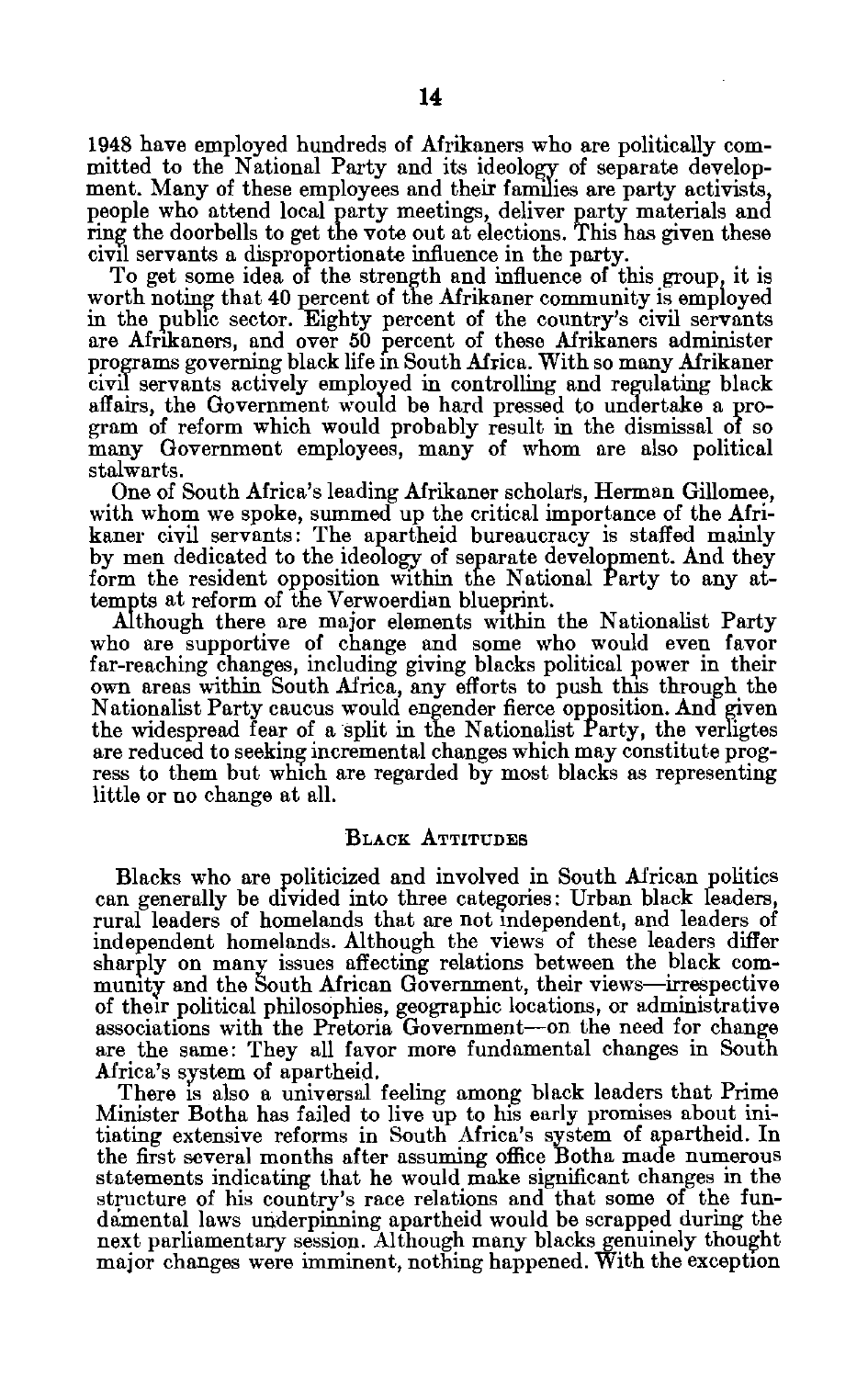of the labor reforms, the parliamentary session opened and closed without the Prime Minister or his party repealing or modifying **any**  of the country's racial legislation. His inaction has affected **black**  attitudes throughout South Africa, especially among urban Africans.

#### **URBAN BLACKS**

Urban black leaders are at the forefront of the effort to bring about change in South Africa. Clearly, they constitute the most consistently vocal and articulate opposition to the Government's policies of separate development. And they dismiss the recent reforms undertaken **by** Prime Minister Botha's government as superficial and meaningless. In their view, these reforms are designed to modernize the face of apartheid in order to give it a more acceptable image abroad and to meet changing economic realities at home.

Black urban leaders with whom we talked had a clear vision of the types of change they wish to see in South Africa. First, they want a totally **new** political dispensation. They want to participate fully and at every **level** in the political processes of the country. They want the right to vote in all local and national elections and to be able to elect members to representative Government bodies. Second, they want some say in how the resources and economic wealth are divided among all the people who live in South Africa. And last, they want a complete end to South Africa's system of apartheid. This includes the elimination of the Group Areas Act, the Influx Control Laws, the Mixed Marriages Act and all of the security and terrorism statutes which are designed to curb black political activity. Most blacks and Coloureds with whom we spoke said that any changes which do not address these three fundamental issues are irrelevant and meaningless since they would not be addressing the problem of black powerlessness.

While most black leaders would like to see these aspirations realized in a unitary state under a constitution based on the principle of one man, one vote, it is quite possible that they would accept some type of federal system which gave them significant political influence but not absolute power and control. Such a system might include a plan which provides for a weak central government, controlling matters related to defense, foreign affairs, natural resources, roads and the national budget, and strong local government units, controlling housing, educa tion, health care and other municipal services. Based on our conversa tions, there is no indication that anyone with real power and influence in the white political establishment is prepared to enter into meaning ful discussions with black urban leaders on any of these three funda mental issues.

Even though black urban leaders hold out little hope for any im mediate changes in the system, they would regard some significant modification in the homeland system as a signal of a change in South Africa's overall policies. Black urban leaders abhor the homelands .pol icy. They see it as the cornerstone of apartheid and as a way to balkan ize and permanently divide South Africa's majority black population. Members of the Soweto Committee of Ten, a group of leaders from **10**  organizations in South Africa's largest urban township, and black church leaders categorically reject the notion that blacks who have lived their entire lives in urban areas should have to establish new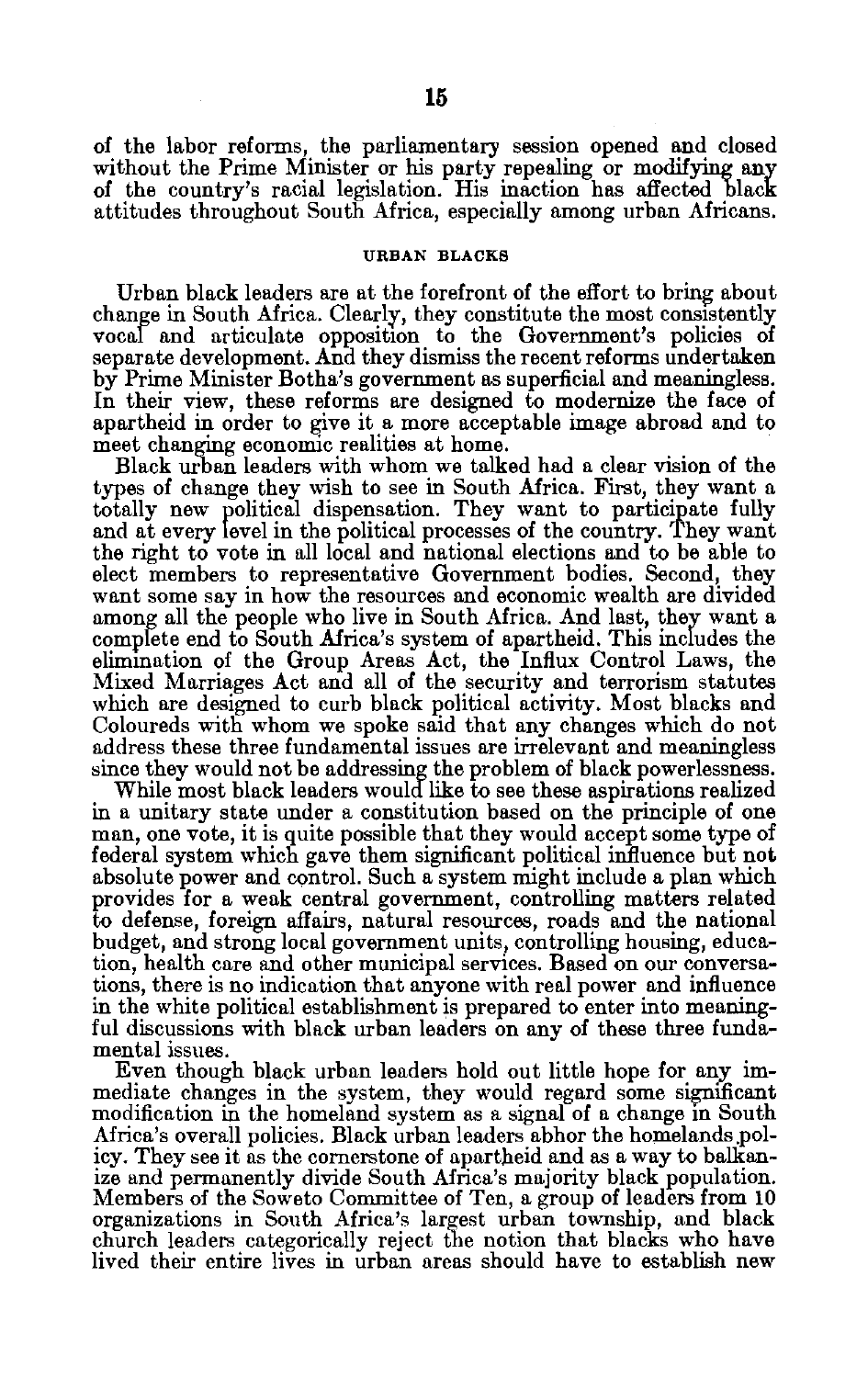links with, and express their political views in, weak independent homelands. Nevertheless, while whites cling to the notion that this policy is viable, it is increasingly clear that it cannot and will not be an acceptable accommodation for blacks.

The most degrading aspect of the homelands policy, however, has been the issue of citizenship and passports The South African Government has adopted a conscious policy of trying to force all urban Africans who are Xhosa, Venda, or Tswana to take out home land citizenship, thus forcing them to forfeit their claim to South African citizenship. Although the Government has pursued this policy in a variety of ways, one of the most. blatant ways has centered around the denial of South African passports. The South African Government has adamantly refused to give South African passports to any urban black South African whose homeland has been granted independence. These individuals have been forced to accept homeland travel documents (even if they have never been there or never intend to go there) or to forgo the right to travel abroad.

As a result of the slow pace of change, younger blacks in urban areas are adopting a much more radical and militant approach than church leaders and members of traditional black elite groups. While they share the same political objectives as older black leaders, they have become convinced that it is futile to talk to white leaders and government officials (as well as outsiders) about change and thus have refused to meet and participate in such discussions. They also feel that the black community must organize itself and become more vocal and militant in its demands. In addition, they are increasingly of the persuasion that violence and massive strikes are the only way South African whites and government officials will undertake the changes which blacks seek.

Many of South Africa's younger "radical" blacks are members of AZAPO (the Azania People's Organization). They draw most of their intellectual inspiration and political philosophy from the late Steve Biko (who was killed **by** South African police while in detention in **1977)** and the now banned BPC (The Black People's Convention) which spearheaded South Africa's black consciousness movement. Although it is difficult to determine how large a following these "new radicals" have, they are clearly moving rapidly into the forefront of black thinking in urban areas. As moderate urban leaders grow older or are banned, detained, and arrested or lose credibility, they will take on greater importance in future years.

The recent independence of Zimbabwe and the successful liberation struggles in Angola and Mozambique have also had a tremendous im pact on the thinking of younger blacks. Events in those countries have convinced them that whites will not voluntarily relinquish or share power, that protracted guerrilla struggles-even against what seem to be overwhelming odds-can be successful and that time and history are on their side. The success of the Zimbabwean liberation movements have also contributed to what appears to be a resurgence of the African National Congress, South Africa's principal independ ence movement. Once considered to be nearly moribund inside South Africa, we detected numerous signs that the ANC is growing in popu larity and strength in black urban areas.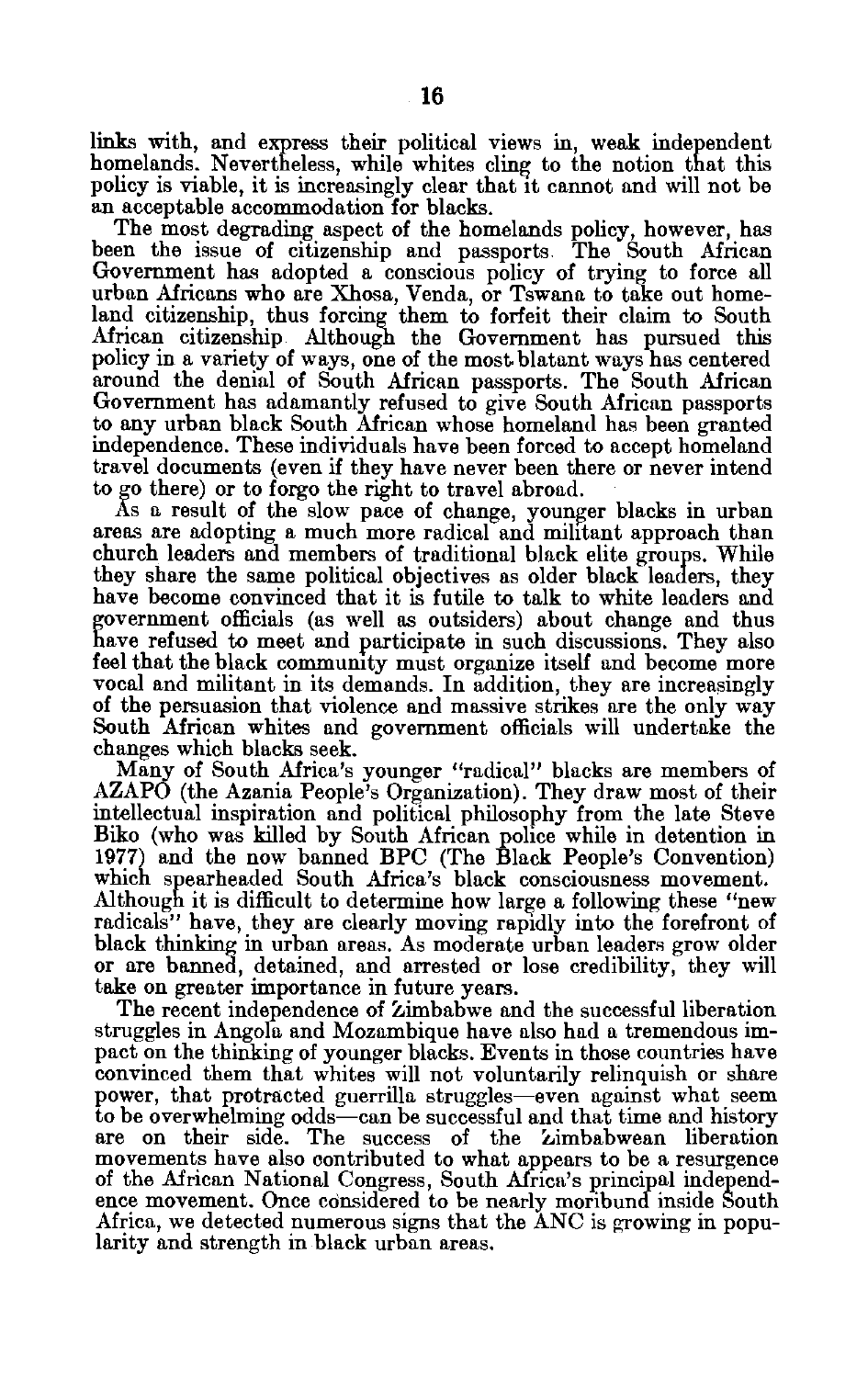South Africa's three independent homeland leaders are President Lucas Mangope of Bophuthatswana, President Kaiser Matanzama of Transkei and President Partick Mphephu of Venda. The study mission met with President Mangope in Johannesburg.

The independent homelands—where only one-fifth of black South Africa's population resides-are a creation of South Africa's system of apartheid, **and** because of this most homeland leaders are regarded as stooges and sellouts **by** many urban blacks for participating in South Africa's scheme of separate development.

Despite the fact that homeland leaders are bitterly resented **by**  younger urban Africans, black homeland leaders like Mangope feel that they have achieved a great deal for themselves and their people **by** accepting independence. They claim that they have gained genuine political and economic freedom in their so-called "independent" countries and that apartheid and discrimination in the areas they control have been eliminated. They also contend that their people have been given a measure of human dignity and equality which they were unable to receive in the Republic and that political and voting rights have been extended to everyone.

Whatever the advantages of independence to those who live in the homelands, it was our view, based on extensive conversations with black leaders that they will never be accepted **by** the majority of blacks as legitimate African states. With very few natural or mineral resources and thousands of acres of overgrazed and barren land, the homelands are not now (and probably never will be) agriculturally self-sufficient or economically viable. Politically, they will remain pariahs in Africa and the international community. To date no sovereign state (except South Africa) has recognized **any of** the home lands and none is likely to do so. Moreover, because they have dis associated themselves from the aspirations of most urban black leaders, they have temporarily dealt themselves out of the current round of confrontation and consultation which is going on between urban blacks and the Pretoria Government. As urban blacks gain more strength and the South African Government moves to alter its home lands policy, we may see homeland leaders start to reconsider their political objectives and to aline themselves more closely with urban **black** aspirations. However, given their financial and political depend ence on the South African Government, this may **be** a number of years away.

#### **NONINDEPENDENT HOMELAND LEADERS**

Somewhere between the urban leaders and the independent home land leaders are a group of black leaders who, while working within the system, have refused to accept homeland independence from South Africa under nearly any circumstances. Most typical of them is-Chief Minister Gatsha Buthelezi of KwaZulu, with whom we met at Ulundi, the capital of KwaZulu.

While Buthelezi is strongly critical of South Africa's system of apartheid and rejects many of the Government's policies, he does not believe that violence and terrorism are the way to bring about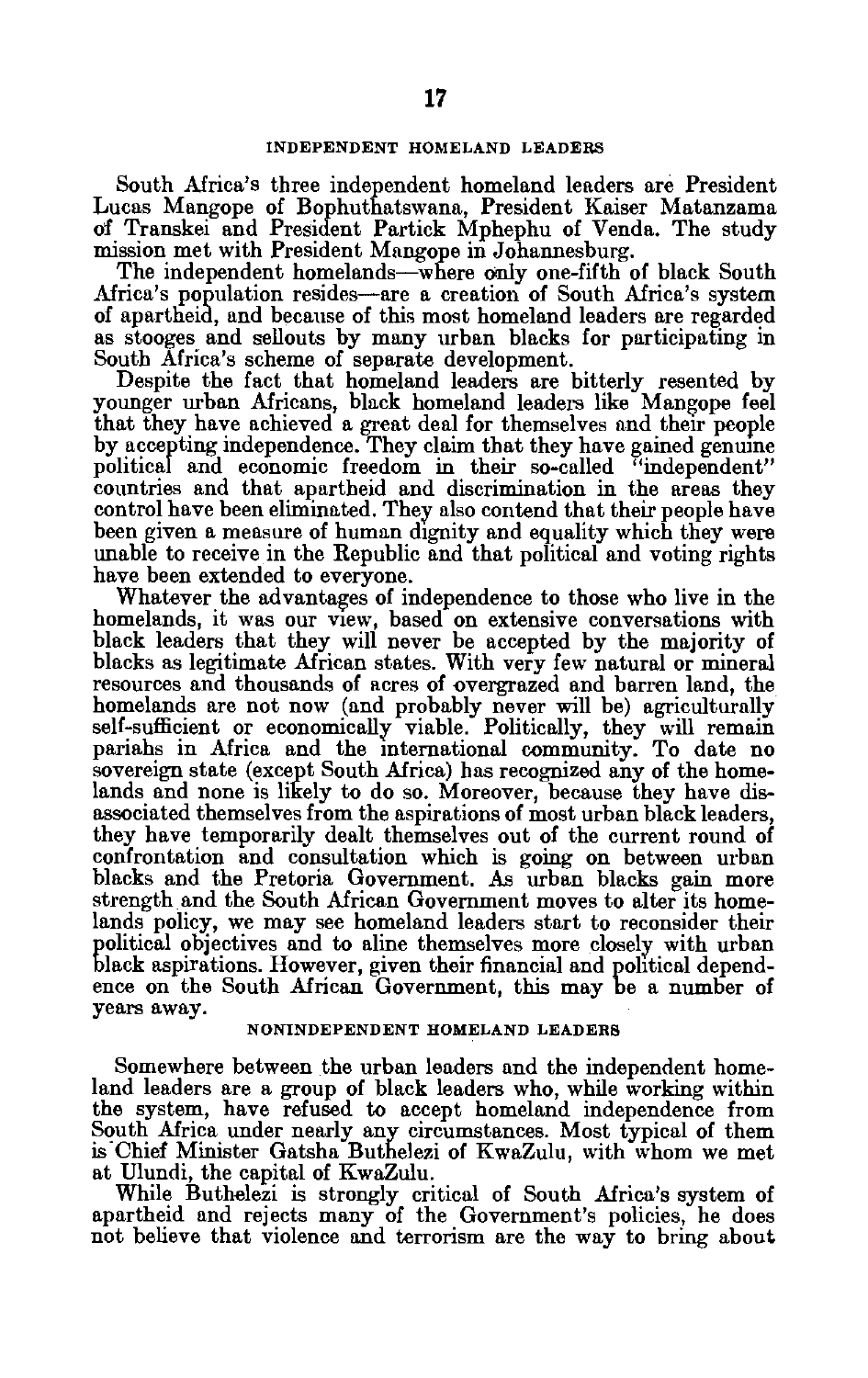reforms in the system. Confronted with South Africa's effective and lethal security force, Buthelezi argues that blacks would have ab solutely no chance of achieving their political and social ends by taking up arms or resorting to bloody strikes. Moreover, Buthelezi contends that widespread and indiscriminate violence would irrevocably divide blacks and whites and destroy the infrastructure of the country which would be needed by an independent black state.

Buthelezi advocates an evolutionary rather than a revolutionary approach to the problems confronting South Africa. His approach involves working within the system (but not accepting homeland independence), building strong black political and cultural organi zations like his Inkatha movement, and gaining political leverage through carefully planned peaceful strikes and consumer boycotts.

His argument goes: Once whites recognize the power of blacks, they will begin to deal with them more rationally and fairly.

Like many other leaders whose strength is based in the homelands and whose power derives in part from inherited chieftainships, Buthelezi has not supported the black, and Coloured school boycotts or the continuing cycle of labor unrest. KwaZulu officials close to Buthelezi insist that the recent boycotts, labor strife, and student protests have been ill-timed, poorly organized, and lacking in political and economic purpose. Thus, they have only dissipated black strength and led to the destruction of black leaders after the Government has begun its crackdowns.

Despite his moderate approach, Buthelezi claims that much of his political philosophy, as well as that of his Inkatha movement, is derived from the African National Congress (ANC). To support his claims. Buthelezi points to his former membership in the ANC and his on-again, off-again dialog with external ANC leaders. Buthelezi is also quick to indicate that he has rejected homeland independence for KwaZulu, that neither he nor Inkatha have en dorsed the Government's recent political reforms, and that, like most urban leaders, he has refused to participate in the President's Council because it does not give blacks parity with Coloureds, Asians, and whites. Moreover, Buthelezi and other Inkatha officials in Johan nesburg have been reluctant to commit Inkatha to participate in the urban township elections scheduled for late 1980. Although the South African Government has encouraged Inkatha's participation, Inkatha officials have so far remained aloof because they contend black township councils do not have the same power as their white counterparts.

Despite his strained relations with both black urban leaders and white South African authorities, Buthelezi and other semitraditional leaders are likely to play an important role in determing the future of South Africa. They, after all, represent and speak for millions of rural blacks and their stature precludes them from being easily silenced, detained or banned. However, their position of espousing change while working within the system will continue to make them suspect among many urban blacks who regard any participation in the system as simply playing along with and legitimating apartheid.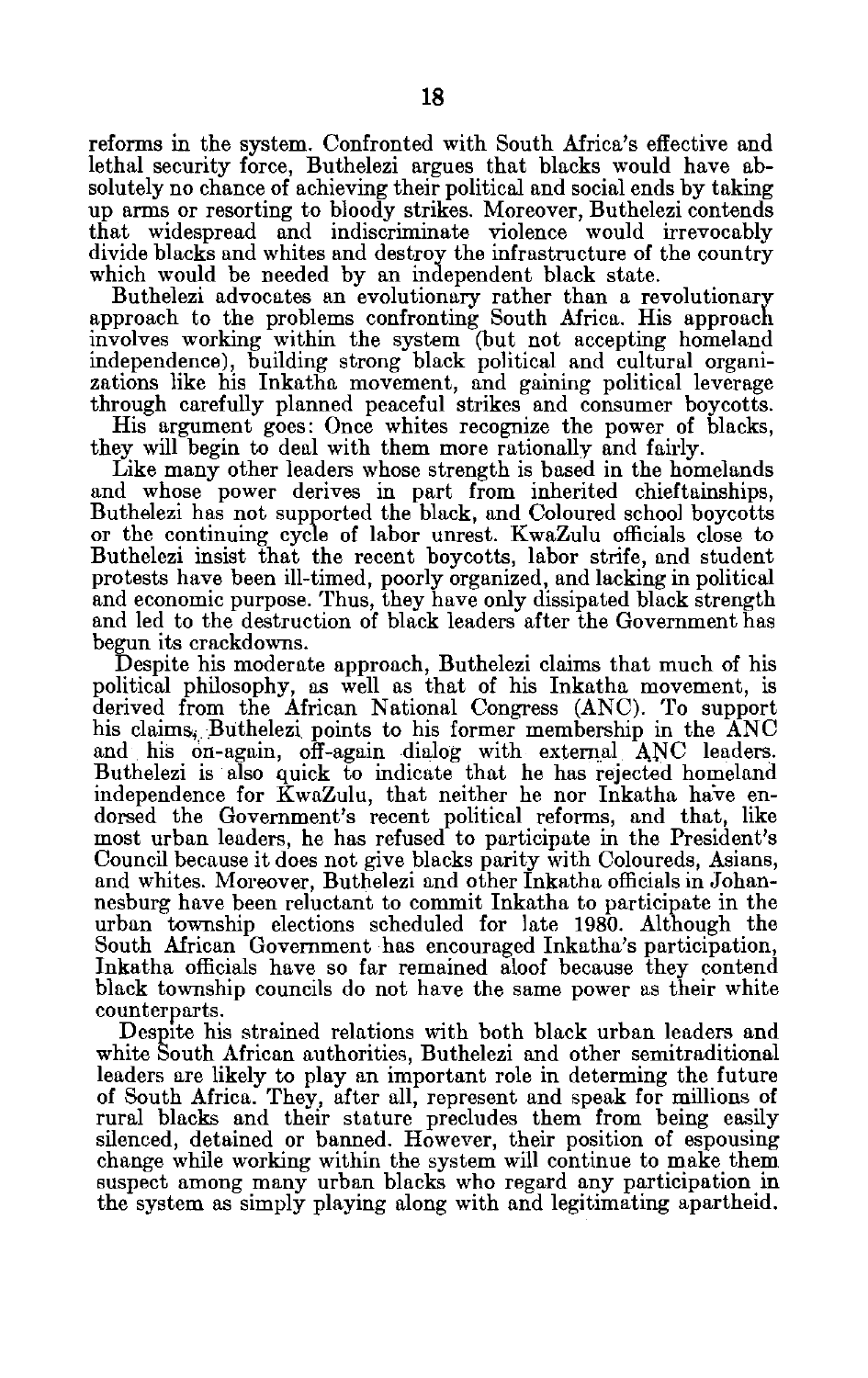South Africa's Coloured community, which numbers slightly over 1.2 million, has always been linked culturally, religiously, and linguisti cally with the Afrikaner community. Because of these historic ties, Coloureds have generally enjoyed a status above that of blacks. They have been given preferential employment rights in the Cape Province and better educational, employment, and housing opportunities throughout the country. Recognizing its relatively privileged position, the Coloured community for many years was seriously divided on whether it should identify itself with black aspirations or with the white elite.

Based on our conversation with over two dozen Coloured leaders in and around Cape Town, this situation has **now changed.** Coloured leaders are now convinced that they will not and cannot attain full equality with white South Africans. Coloureds now share the same goals and objectives as blacks: They want to participate fully in every phase of South African life; they want the right to vote for representatives of their choice, as well as the right to say how the resources of South Africa are divided; they also want an end to all aspects of segregation. Under existing circumstances, they see no **way** in which their goals and objectives can be met.

**As** their attitudes have changed, Coloureds have begun to distance themselves from the South African Government policies intended to draw them closer to the white community. Almost all Coloured leaders with whom the study mission spoke were unanimous in their rejection of the Prime Minister's proposal on the establishment of a President's Council. Even though they would be allowed to sit on the President's Council with whites, they dismissed the Council as essentially a consultative group with no substantive or binding legal powers. Even black representation on the Council would not solve the country's real problems. They also felt that no Coloured leader-of any stature would accept an invitation to sit on the President's Council. Any Coloured leader willing to do so would be branded immediately as a government stooge and ostracized within his community. It was our view that any hope that the whites had of regaining the support and confidence of the Coloured community was illusory and that Coloureds were clearly allied with the blacks and not the whites.

The Coloured community's growing unease with the status quo and the government's slowness in bringing about reforms has also pro duced an unprecedented wave of militancy in the Coloured area in the Cape region. This is reflected in the recent wave of strikes which have taken place in and around Cape Town in 1980. In early April, Coloured students began what eventually turned into a sporadic boy cott of schools in Coloured townships throughout the Cape. The strikes were called to protest inferior teaching and curriculum in Coloured schools and the disparity in government spending on white and Coloured education throughout the region. During the wave of strikes, at least three dozen Coloured students were killed.

Encouraged by the student strikes, other segments of the Coloured community have taken to the streets to protest their grievances. In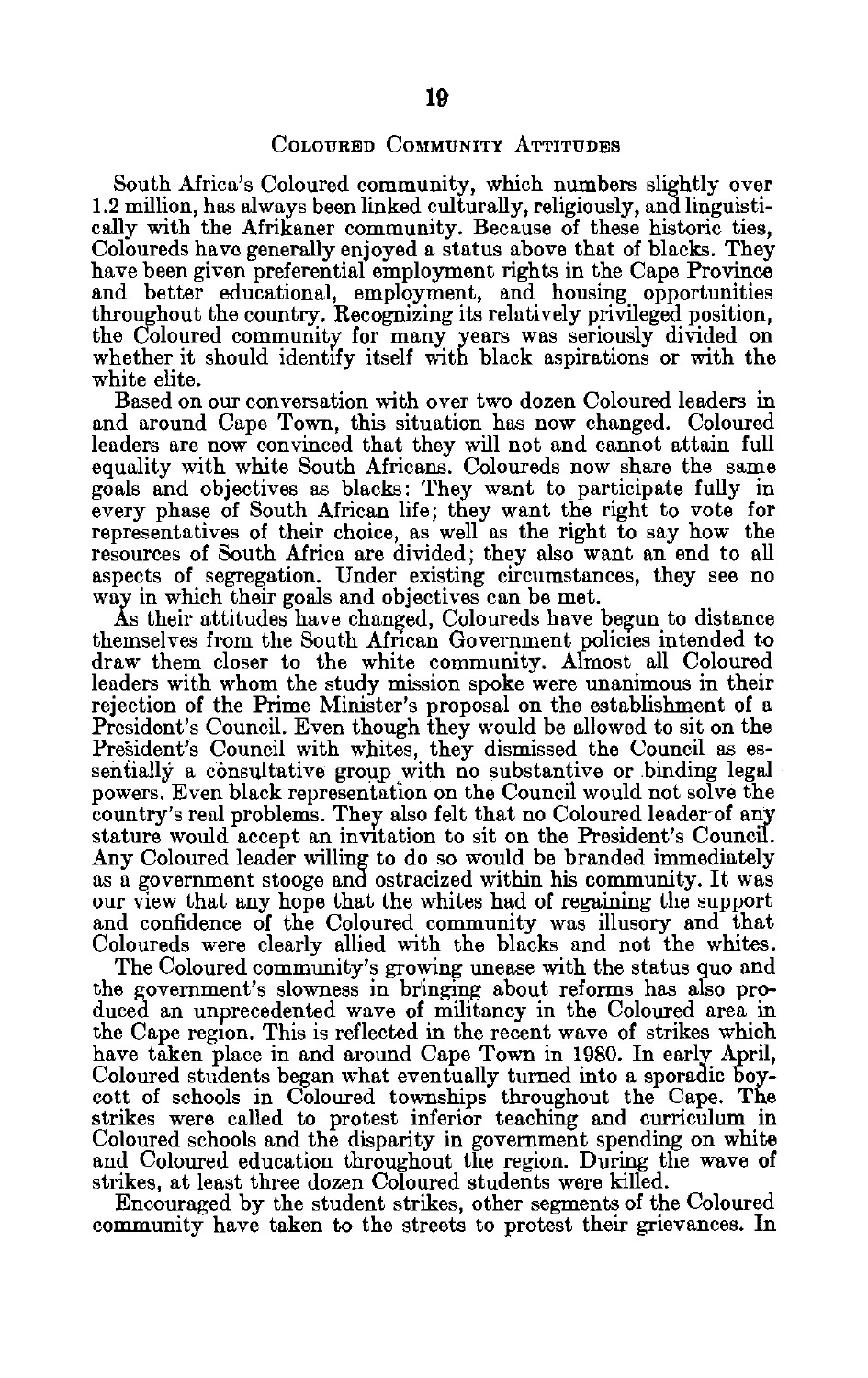May, Coloured meat workers led a relatively short-lived but successful boycott of all Cape Town butcher shops until they won a bitterly contested wage dispute, and Coloured citizens carried out a boycott of public transportation in the area to protest increased fare rates for Coloured township riders.

As Coloureds continue to see their fate as increasingly linked with South Africa's black community, the level of coordination between the two communities will grow. As a result, the tension between whites and Coloureds in the Cape region will rise and the sporadic wave of school boycotts, community protests, and labor unrest will increase.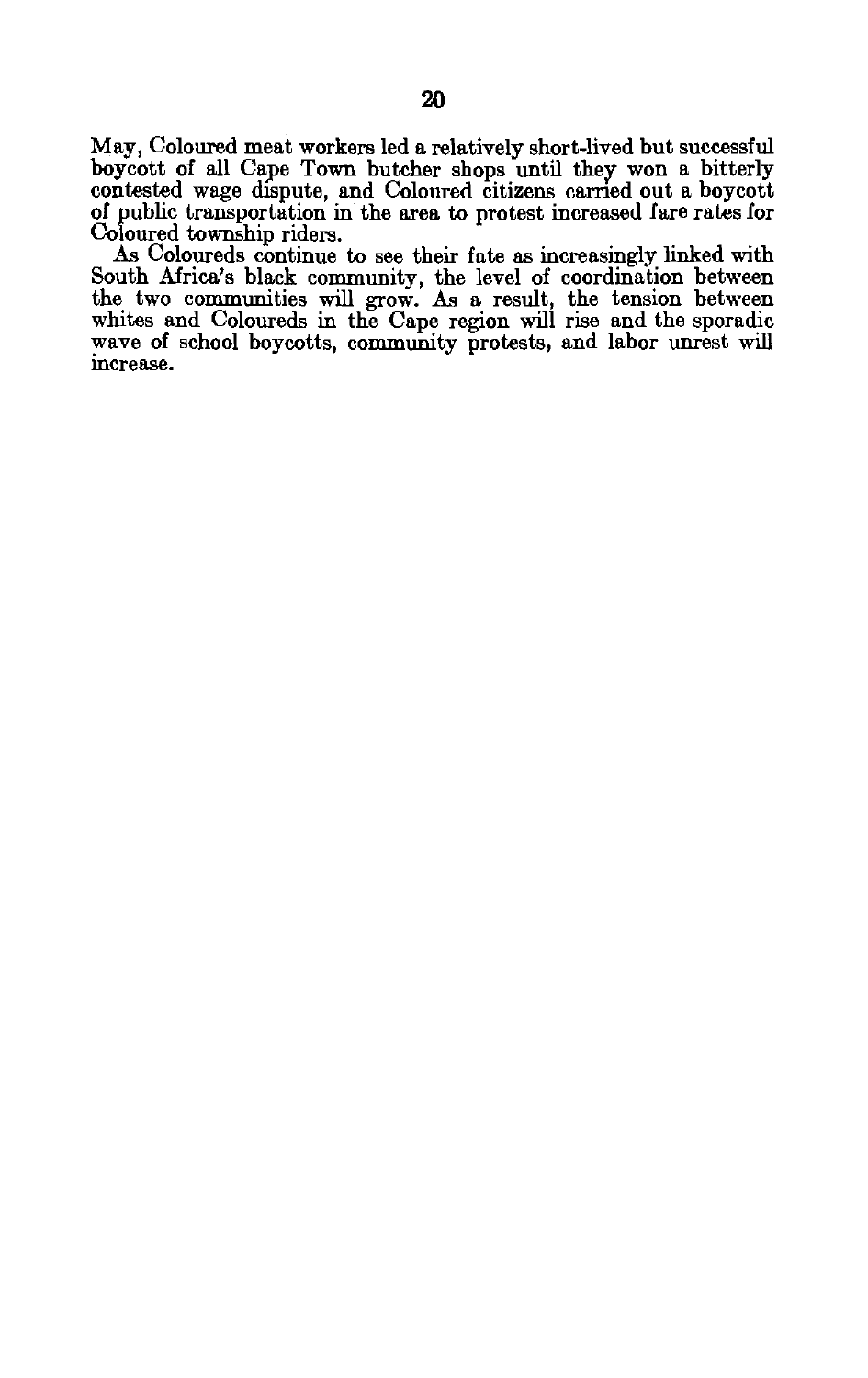## **PROSPECTS**

There is still a sufficient amount of goodwill and time for South Africa to work out a reasonable and carefully constructed political dispensation which blacks might accept. Most black leaders-however militant-recognize the consequences of a protracted struggle in terms of the blood and resources which will be lost. While they may currently despair over the incremental progress and the refusal of the white leadership to adopt any meaningful reforms in the system, they would still be willing to participate in a process designed to bring about peaceful change so long as they felt they were moving in the direction of establishing a system in which they could participate on equal terms with white South Africans.

While the vast majority of whites remain opposed to any major accommodation to black demands, there are some indications that Prime Minister Botha could probably initiate more far-reaching political, social, and economic reforms than he has so far without splitting his party. Polls conducted by Professor Schlemmer dramati cally illustrate that white opposition to proposed changes shifts dramatically once the Government has actually instituted the reforms. Before the Government permitted integrated sports programs, deseg regated major hotels and restaurants and eliminated petty apartheid, most whites objected to these changes. But once they were instituted, a majority of whites said they supported them. Schlemmer's work also demonstrates that despite the verkrampte-verligte split in Afrikaner thinking, only a very small minority of whites would break with the party over its apartheid policies. Many Afrikaners truly believe that the National Party is working for the interests of its members and Afrikaners as a group, and they will continue to follow it.

Between black demands for reform and white insistence on main taining the status quo, there are a variety of possibilities for a serious political dialog to occur. A reasonable political dispensation might take the form of a federal or Swiss cantonal system in which the re sponsibilities of local and regional bodies would be expanded and those of the Federal Government sharply reduced. State and munici pal governments would control such functions as education, voting rights, housing, health, influx control, and local police. The Central Government would retain authority over national defense and finance. In the Federal Parliament, agreements would be reached by consensus, and no segment of the population would be able to impose its will on the other. As a part of this dispensation, the Government would have to completely abandon apartheid as a national philosophy, terminate the homelands policy, and adopt a system of government in which everyone has the right to vote. There would also have to be some mechanism for allowing the already existing independent homelands to rejoin a greater South Africa.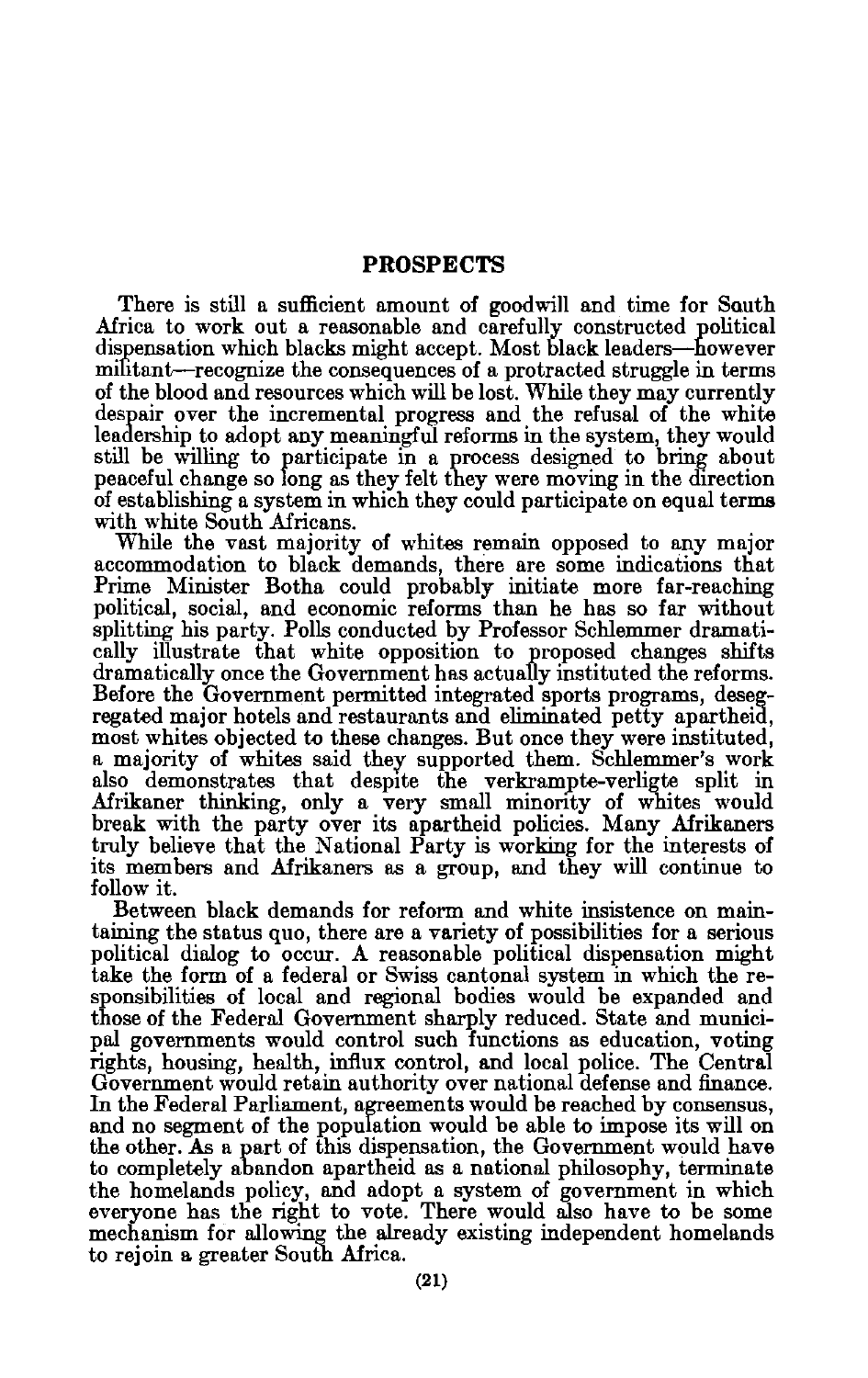Although there is no absolute guarantee that blacks would ever accept such an arrangement or that whites might ever offer it, the consequences of not seeking a genuine solution to South Africa's problems are increasingly ominous for both blacks and whites. As the Rhodesian case so graphically demonstrates, concessions which may be acceptable today will not be acceptable a year from now, and con cessions which are acceptable a year from now are unlikely to be acceptable in the context of increasing violence a year later.

If the Government fails to make meaningful progress toward a new political dispensation, black demands for a total end to apartheid and the creation of a unitary state based on a franchise of one man, one vote will become more strident. And their willingness to negotiate and discuss other political alternatives and arrangements will diminish. At the same time, the instances of low-level violence are likely to in crease: Student unrest is likely to recur and labor strife is likely to become endemic, as laborers use their new-found economic power to press for political as well as economic gains.

The character of black protests will also change. African violence, which has been largely confined to black townships, could spread into white urban areas. Attacks on white economic institutions could become more commonplace. There is also the possibility that some black nationalist groups might shift their attacks from white economic institutions **to** individual whites and their families. And, as black groups become more powerful, sporadic general strikes and selective consumer boycotts are likely to occur.

Black political organizations, which have been so effectively con trolled **by** detentions and arrests in the past, will reemerge as impor tant vehicles for protest and violence. The ANC, banned in South Africa since **1960,** is already undergoing a period of renewal inside South Africa and could easily become a powerful internal force, propagadizing in the black community and perpetrating acts of violence in white areas. As it grows inside the country, the ANC is likely to grow outside as well, stimulated **by** a continuing flow of recruits and **by** more secure sanctuaries in neighboring states.

In this scenario, South African leaders will not stand idly **by.**  Although they will attempt to placate blacks with more reforms, they will react to unrest as they always have-harshly. Black leaders and groups will be arrested and banned, resulting in the elimination of another group of moderate black leaders and the creation of another generation of younger, more radical blacks, who will be even less eager than their elders to do anything but fight.

In the end, it is difficult to say what single event will trigger the full-scale urban unrest and racial conflagration that looms ahead. But surely it will come, if South African leaders do not act in a serious and meaningful way in the very near future to bring about reforms that are not only acceptable in the white community but which are equally acceptable in the black community.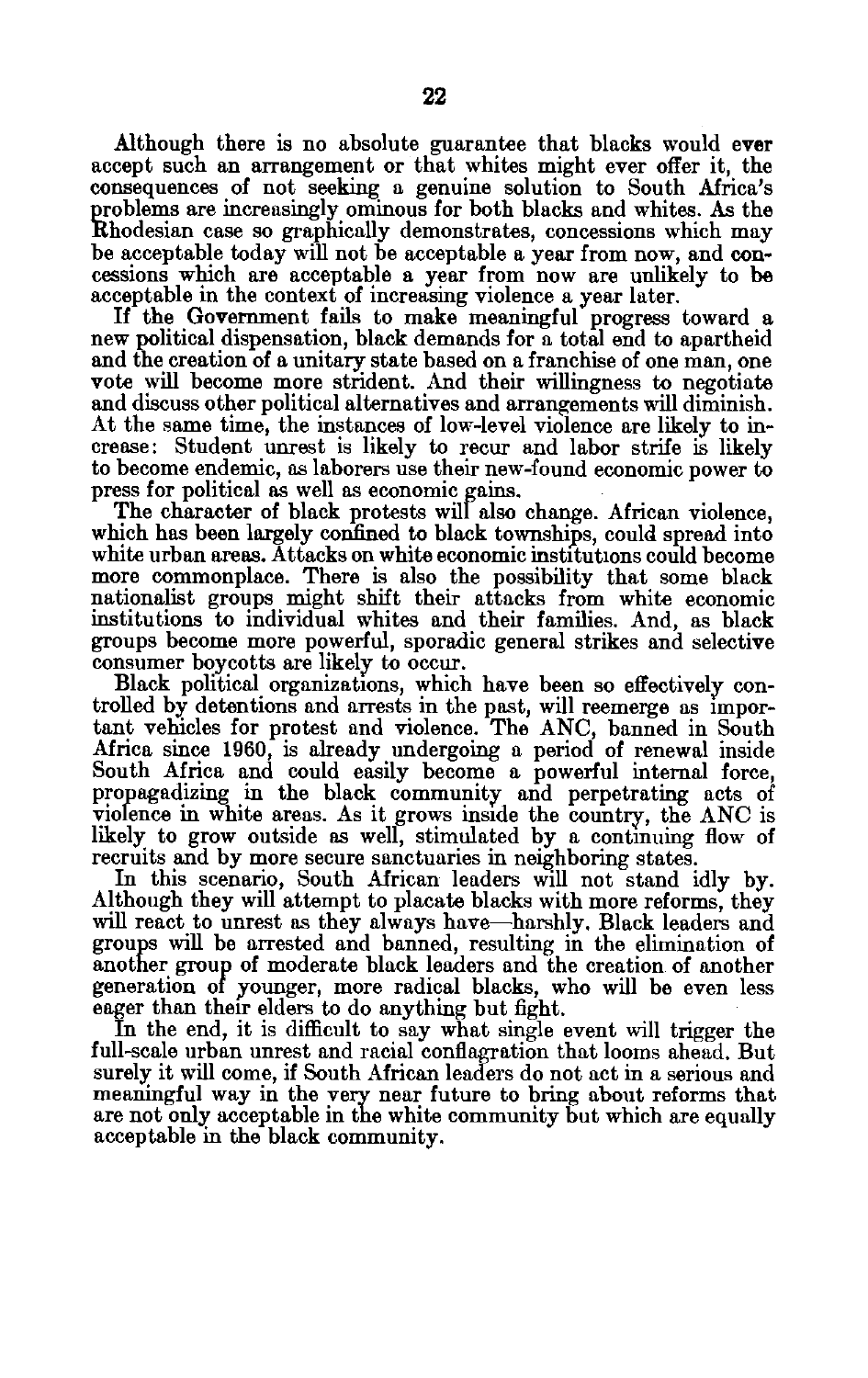The future of South Africa will ultimately be determined by the people of South Africa themselves. While the United States does have a role to play, it would be neither practical nor propitious for the United States to prescribe any arbitrary formula by which the future dis pensation in South Africa will be determined. In the final analysis, it is up to the people of South Africa, white as well as black, working together on the basis of equality to determine their own destiny. This does not, however, mean that the United States has no policy options to follow toward South Africa.

Broadly speaking, the United States could pursue several different policy options toward South Africa:

First we could embrace South Africa. Because of South Africa's strategic location along the cape route, its possession of nearly half a dozen critical minerals and its strong anti-Communist posture, we could take the position that good relations with South Africa are in the national interest of the United States and that we should do every thing possible to strengthen those ties.

Although this option appears attractive since it theoretically takes into account our global interests, it is not. It is based on simplistic reasoning and would in all probability turn out to be totally counter productive. First, neither the protection of the cape route nor access to South Africa's minerals are of sufficient and strategic importance to the United States to risk jeopardizing our relations with the rest of Africa. Second, if the Soviets wanted to interdict the flow of oil around the cape route, they could probably do it easier at the source and not on the high seas. And finally, by embracing the South African Government, we would be advancing the Russian cause in southern Africa. They would be able to identify the United States as an ally of a white-dominated regime while portraying themselves as the champions of social justice and majority rule. Thus, instead of im peding the Soviet advance in Africa, our actions would facilitate it. n the end, the United States would be the real loser.

Second, we could adopt the position that we have no alternative but to do nothing. Since the United States has few diplomatic, eco nomic, or commercial levers to force the South African Government to bring about meaningful and comprehensive reforms in South Africa, it could be argued that it would be unwise for the United States to get involved in the issue. Such a policy however, would be inconsistent with our national values as well as an abrogation of our responsibilities as the world's leading democracy. Since the adoption of South Africa's system of apartheid, the United States has consis tently spoken out against the racial oppression and injustice which exists in that country. If the United States were to adopt a "do nothing, say nothing policy," it would undermine our credibility in Africa as well as precipitate strong. protests from black American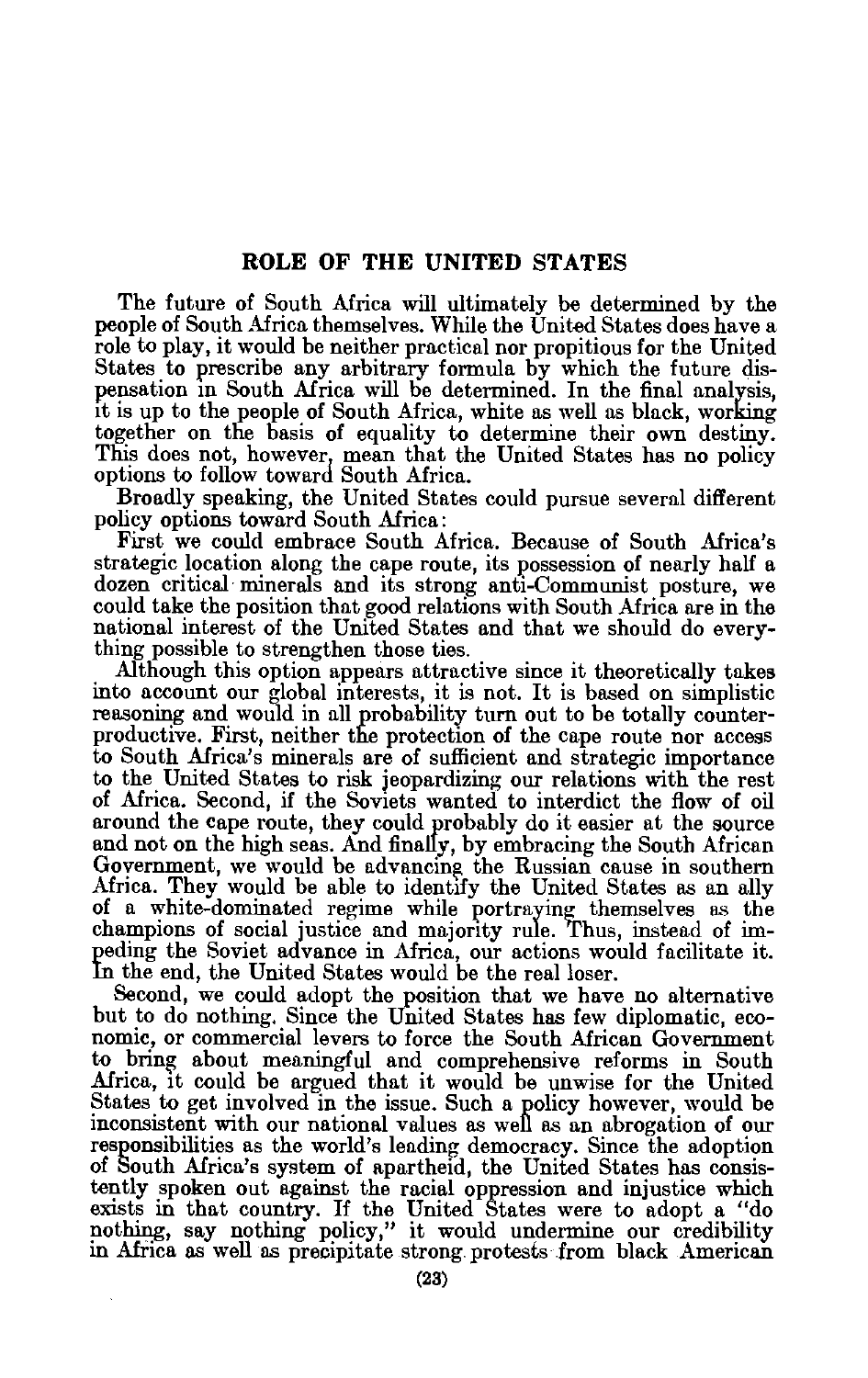leaders at home. The United States clearly does not enjoy the luxury of standing idly by on this issue.

Finally, an effort could be made to win adoption for a policy of comprehensive economic sanctions, mandatory disinvestment, and a complete ban on all new investment by American companies. The successful adoption of such a policy would clearly demonstrate our total abhorrence of South Africa's policy of apartheid, but it would clearly leave us with no other options to exercise in the future. Nor would our actions bring South Africa to its knees. Furthermore, the adoption of stringent and comprehensive economic measures against South Africa would not be viable in the current American political climate. Given the recent power shifts in this country, neither the legislative branch nor the executive branch would probably approve of such strong economic measures, however warranted.

Instead of adopting a policy of total support or total opposition, or a policy of essential indifference to South Africa, we suggest that the United States does have another option to pursue toward South Africa which would not only be compatible with our national values but would also be politically possible within our current domestic atmosphere. Such a policy would also demonstrate our commitment to racial justice as well as our firm desire to translate our rhetorica statements into meaningful actions. Such an option would include the following elements:

#### **ZIMBABWE'S IMPACT ON SOUTH AFRICA**

The peaceful transition to majority rule in Zimbabwe is clearly one of the most significant political and diplomatic developments in the history of southern Africa. It is a development which could have profound consequences not only for the future of that very important country but also for South Africa itself.

Probably, more than any other single factor, what happens in Zimbabwe over the course of the next few years will have a major impact on the prospects for peaceful change in South Africa itself. To the extent that Prime Minister Mugabe's government can provide opportunities which make it possible to satisfy the legitimate aspira tions of the African masses while at the same time creating conditions which facilitate the retention of the white minority, this could sig nificantly strengthen the forces of peaceful change in South Africa. However, if the Zimbabwean Government is unable to satisfy the legitimate aspirations of the African majority and if economic chaos or political conflicts should erupt between the black and white com munities in that country, it would probably increase the feeling among white South Africans that no form of equitable power sharing or majority rule will work in their country.

As a consequence, we believe the Congress should do everything it can to support the new Government in Zimbabwe and to greatly expand the level of foreign assistance the United States provides to Prime Minister Robert Mugabe's government. Without substantial economic and political support from this country, we run the risk of losing both Zimbabwe and South Africa.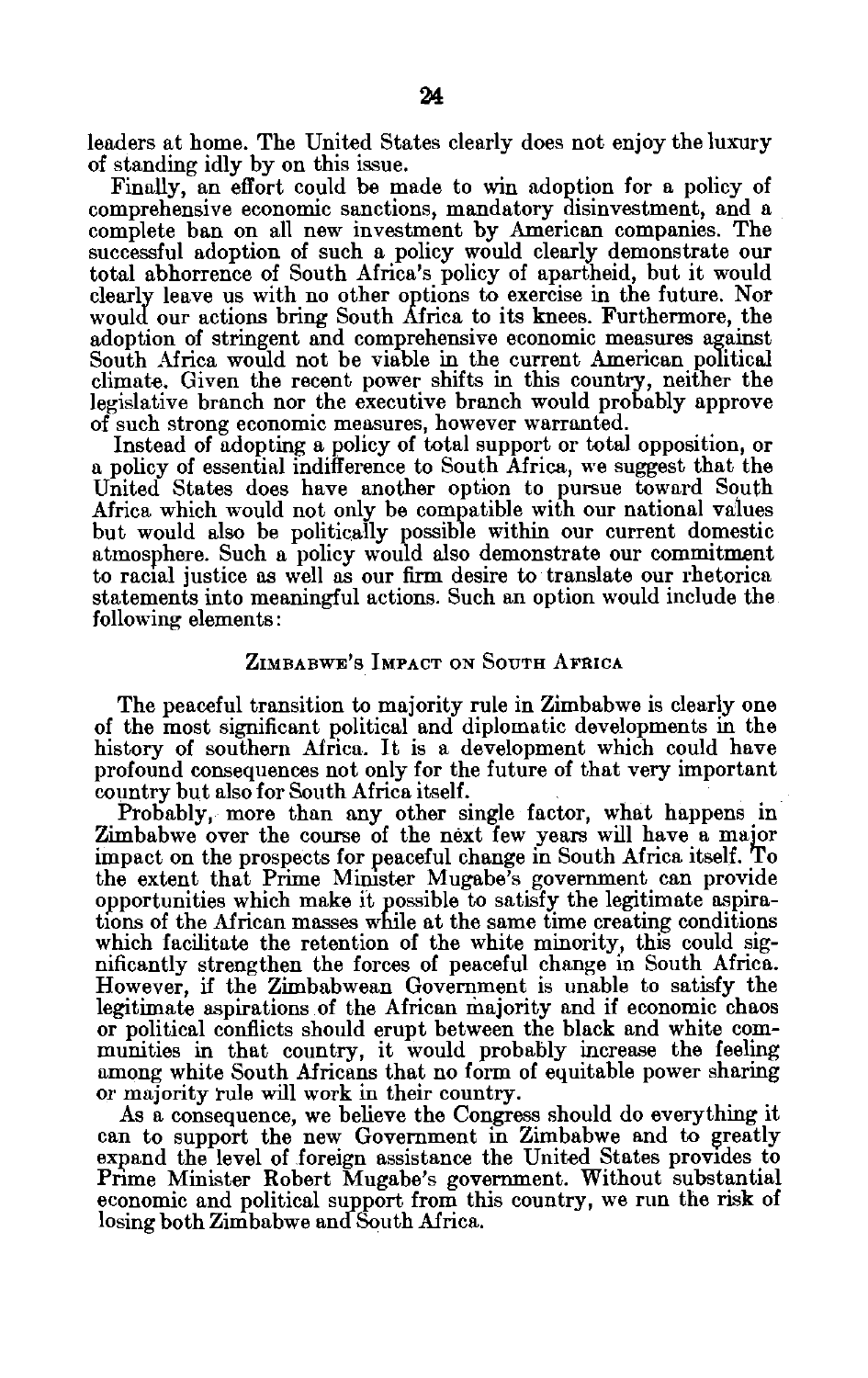#### SCHOLARSHIPS **AND EDUCATION**

The South African Government has used education as a political instrument to keep black South Africans in a semipermanent state of ignorance and economic deprivation. Since the South African Government passed the **1953** Bantu Education Act restricting severely the type of subjects taught in African and Coloured schools, the quality of black education has declined sharply. Moreover, the Government has continued to spend approximately **10** times as much money on each white student as it does on each African student.

Although there are **18** million blacks in South Africa, there are only **3** black universities, enrolling fewer than **7,500** full-time day students. As a result, in **1976** only **563** blacks received university degrees, almost all in the liberal arts. For **5** million whites, there are **10** universities with over **80,000** students. In **1976,** 11,214 whites received university degrees. There are no black law, medical, engineer ing, or business schools, and those Africans who wish to attend such institutions must request special permission to go to white institutions. In an overwhelming number of cases, this permission is not granted. According to the South African Institute of Race Relations, in **1978, 1,700** blacks requested permission to attend white academic institu tions; only 347 of those requests were granted. Although the United States cannot be expected to shoulder South Africa's responsibility for providing equal and quality education for its black population, it can-as it has done in the past in preindependence Zimbabwe, Angola, and Mozambique-demonstrate its commitment to black advancement **by** establishing a substantial scholarship program to train blacks currently living in South Africa for the day when they will be able to participate more fully in the running of their own country. These scholarships would be made available for undergrad-<br>uate and graduate study in the United States.

The Congress can take the lead in this program by authorizing and appropriating funds for the creation of this type of scholarship program. Black South Africans with whom we spoke would welcome it, and it would be a relatively inexpensive way of manifesting **Qur**  support for African objectives.

## **U.S.** BUSINESS-FAIR EMPLOYMENT **CODES**

American companies have a major economic stake in South Africa. There are over **350** American companies in South Africa, employing nearly **100,000** workers. According **to** the Department of Commerce, the book value of this investment is over **\$1.99** billion, making the American stake in South Africa second.only to that of Great Britain'.

In addition to this extensive investment, trade between South Africa and the United States is extensive. In **1979,** the last date for which reliable figures are available, total **U.S.** trade with South Africa was \$3.4 billion, making America South Africa's largest **trading part** was \$3.4 billion, making America South Africa's largest trading part-<br>ner. Moreover, overall United States-South African trade has shown **a** steady rise during the past decade and will probably continue to increase.

**U.S.** businesses can no longer be apologists for South Africa. They can no longer politely condemn apartheid while reaping the large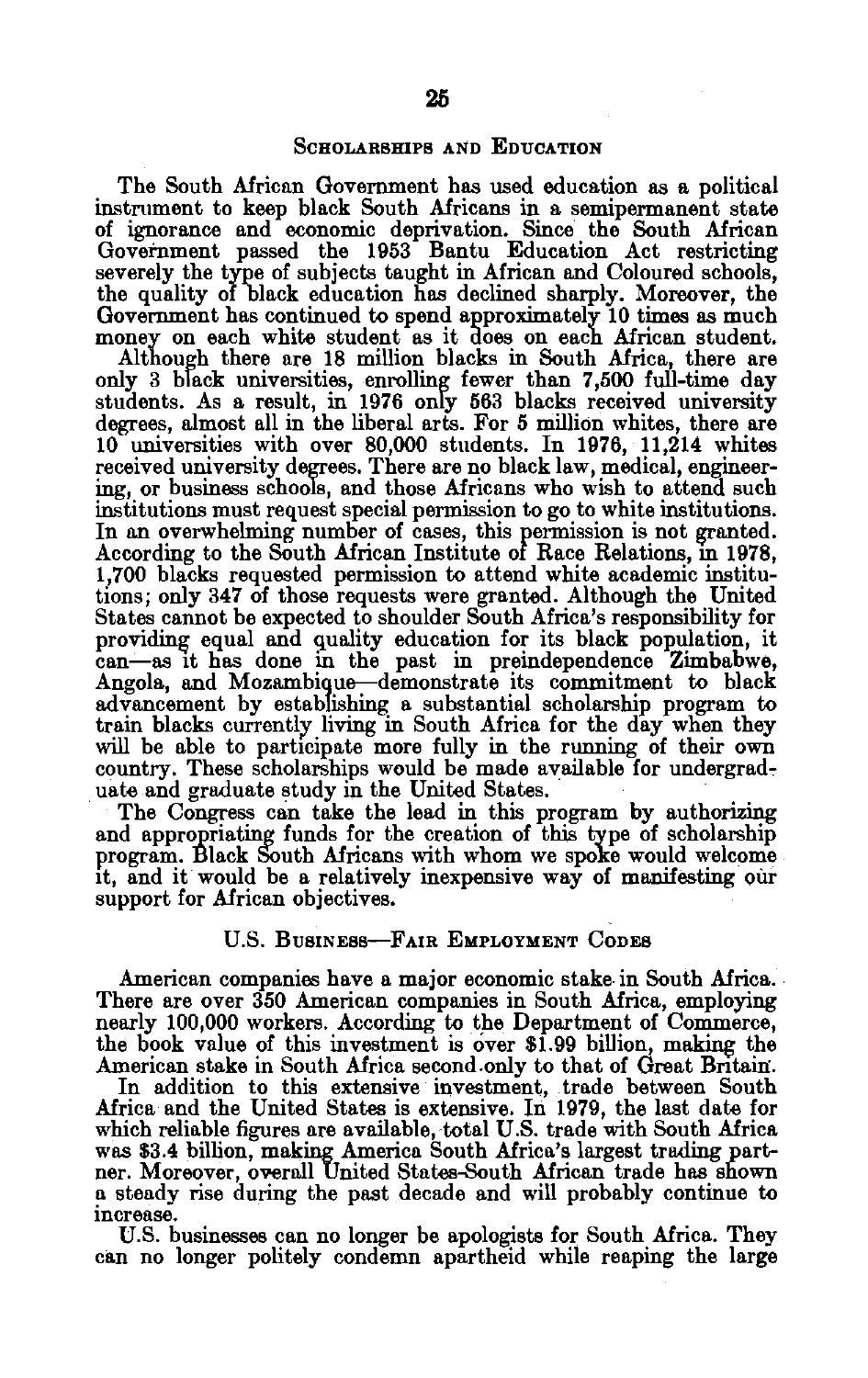profits that are in part made possible by South Africa's system of discrimination. Most black South Africans already regard American businesses as a tool of apartheid. Younger blacks go even further in their denunciations and criticisms of U.S. business activity in South Africa. They argue that the exploitive and cheap labor practices of American companies have helped create a fertile environment for apartheid. Although it was the opinion of the overwhelming number of blacks with whom we spoke that the U.S. Government should force all U.S. companies to withdraw their investments or, at the very least, restrict new investments, they agreed that if U.S. com panies are to remain in South Africa, they should abide by and live up to a fair employment practices code which eliminates racial bias and provides equal opportunity in the workplace.

These black leaders and union officials also insist that any American code which is established should avoid the limitations of Rev. Leon Sullivan's fair employment practices code. For example, the Sullivan code is voluntary and thus far less than half of the 350 American companies operating in South Africa have formally agreed to imple ment its principles. Moreover, many of the companies that have signed the Sullivan code have tended to honor it more in the breach than in the observance. As a result, black leaders contend that an American code should be mandatory and enforced by the U.S. Government.

Since disinvestment is not politically feasible at this time, we think all American companies should be required by U.S. law to adhere to a fair employment practices code which is strictly monitored by U.S. officials in conjunction with black union officials and other concerned South African leaders. Any corporate violator of this code should be strictly penalized for not carrying it out. However, the enactment of this code should not be regarded as legitimatizing the presence of American businesses in South Africa. Nor should it be viewed as a vehicle for bringing about genuine reform in South Africa as a whole. Such change can only be brought about by the people of South Africa and their Government.

## **U.S.** BUSINESS-BANK **LOANS**

American banks have played a special role in fueling South Africa's economic growth. At critical periods, when South Africa has been short of foreign exchange and capital to maintain its economic growth and to underwrite new development projects in the public sector, American banks have provided large loans to the Government. Although South Africa's economy is extremely buoyant today because of gold earnings, American banks have in the past loaned South African public and private enterprises over \$2.2 billion. These loans to the private and public sectors have not gone unnoticed **by** South African blacks, and they are **highly** resented. They are also offensive to many Americans, who regard these transactions as propping up South Africa's system of racial discrimination.

**A** number of American banks have voluntarily suspended making loans to the South African Government and its parastatals. Some have not. In the past 2 years, several major American banks have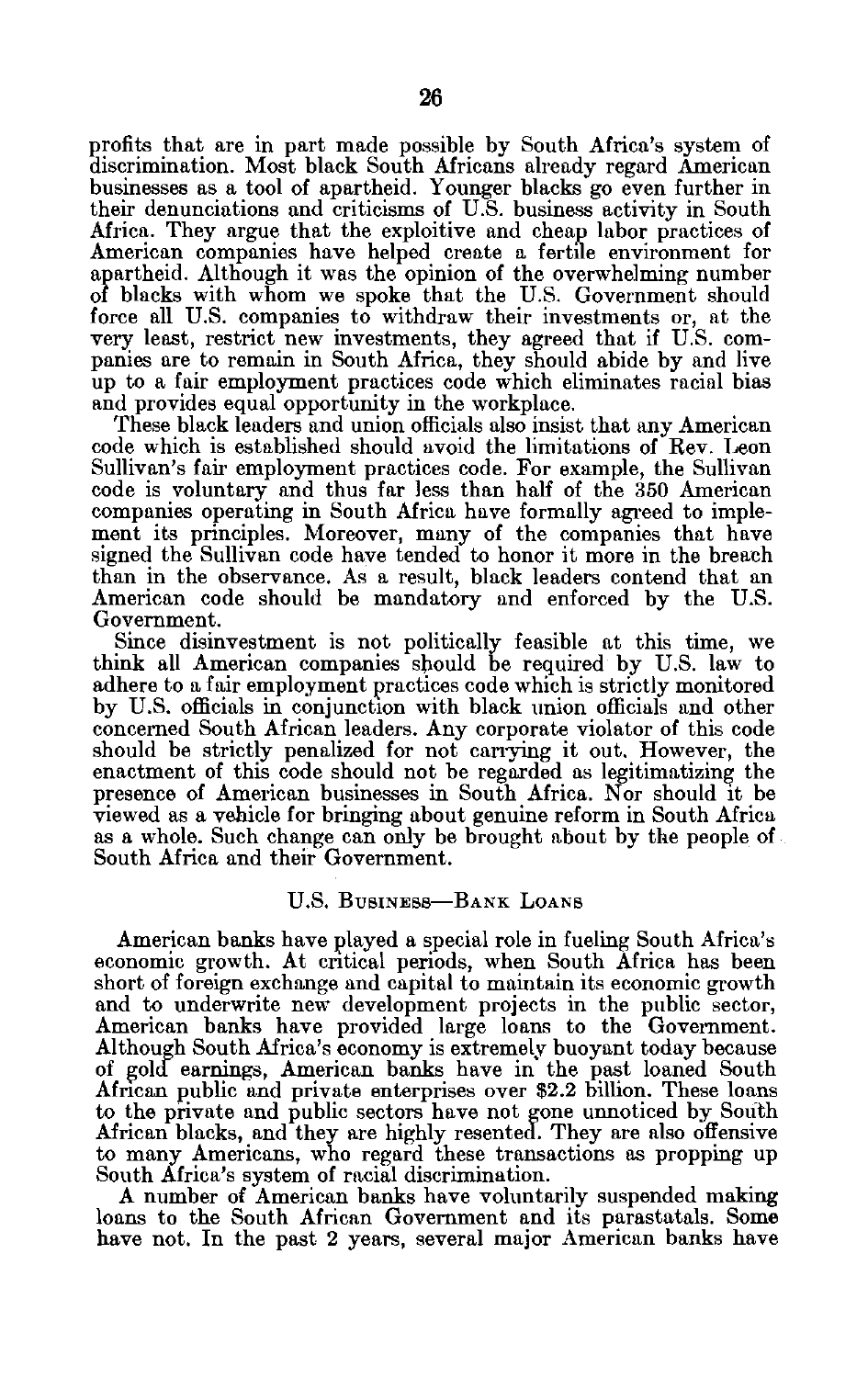made loans to South African Government agencies to finance new hous ing and hospital facilities for blacks. Since these loans will improve the social lot of Africans, these banks have reasoned that their loans are both politically and morally sound. This is a shortsighted policy which plays into the hands of South African officials who continue to seek political respectability and economic creditworthiness through inter national loans from major Western banks. As long as American banks finance major housing and hospital projects which are established exclusively for blacks and are confined to black areas, they only perpetuate rather than ameliorate South Africa's oppressive system of apartheid. Moreover, most blacks with whom we spoke said they would prefer to see the U.S. Government ban all loans-even those benefiting blacks in black areas-until South Africa changes its overall policy of apartheid. To support additional loans to South Africa to construct segregated housing and health facilities only entrenches apartheid.

Legislation should be developed to prevent all further bank loans by American financial institutions to the South African Government and its state-run and state-owned companies. The passage of such legisla tion would have the effect of demonstrating that the United States will no longer let American banks directly contribute to a national government which on a daily basis violates the fundamental human rights of a majority of its citizens.

Although such a move will be strongly criticized by the American banking and business community, it is imperative that the United States begin to use what leverage it has at its disposal to demon strate to South Africa's black population that we in the United States recognize and sympathize with their plight and to demonstrate to the current South African Government that we will no longer allow American institutions to directly strengthen it or its state-run com panies.

#### KRUGERRAND SALES

South Africa has benefited enormously from the sale in the United States of South African krugerrand-a gold coin containing 1 ounce of pure gold. Since the U.S. Government removed the restrictions on the purchase of gold by American citizens in 1975, South Africa has flooded the U.S. market with kruggerand. In 1978 and 1979, Americans purchased nearly half of all the krugerrand sold by South Africa. In 1978 this amounted to nearly \$600 million and in 1979 the figure totaled over \$800 million. As a result, Americans today own in excess of \$2.5 billion of krugerrand. Most of these krugerrand have been marketed and sold in this country through commerical banks and financial brokerage firms.

South Africa has used the sale of krugerrand to help push the cost of gold to abnormally high prices. And the resulting upsurge in the gold prices has been the principal stimulus in the resurgence of South Africa's economy. It is now estimated that for every \$10 increase in the average annual price of an ounce of gold, South Africa receives an additional \$226 million in foreign exchange. A considerable portion of this foreign exchange has come from the United States.

South Africa has not used its increased wealth to promote genuine social change. Contrary to the notions espoused by some American businessmen and South African leaders with whom we met, there is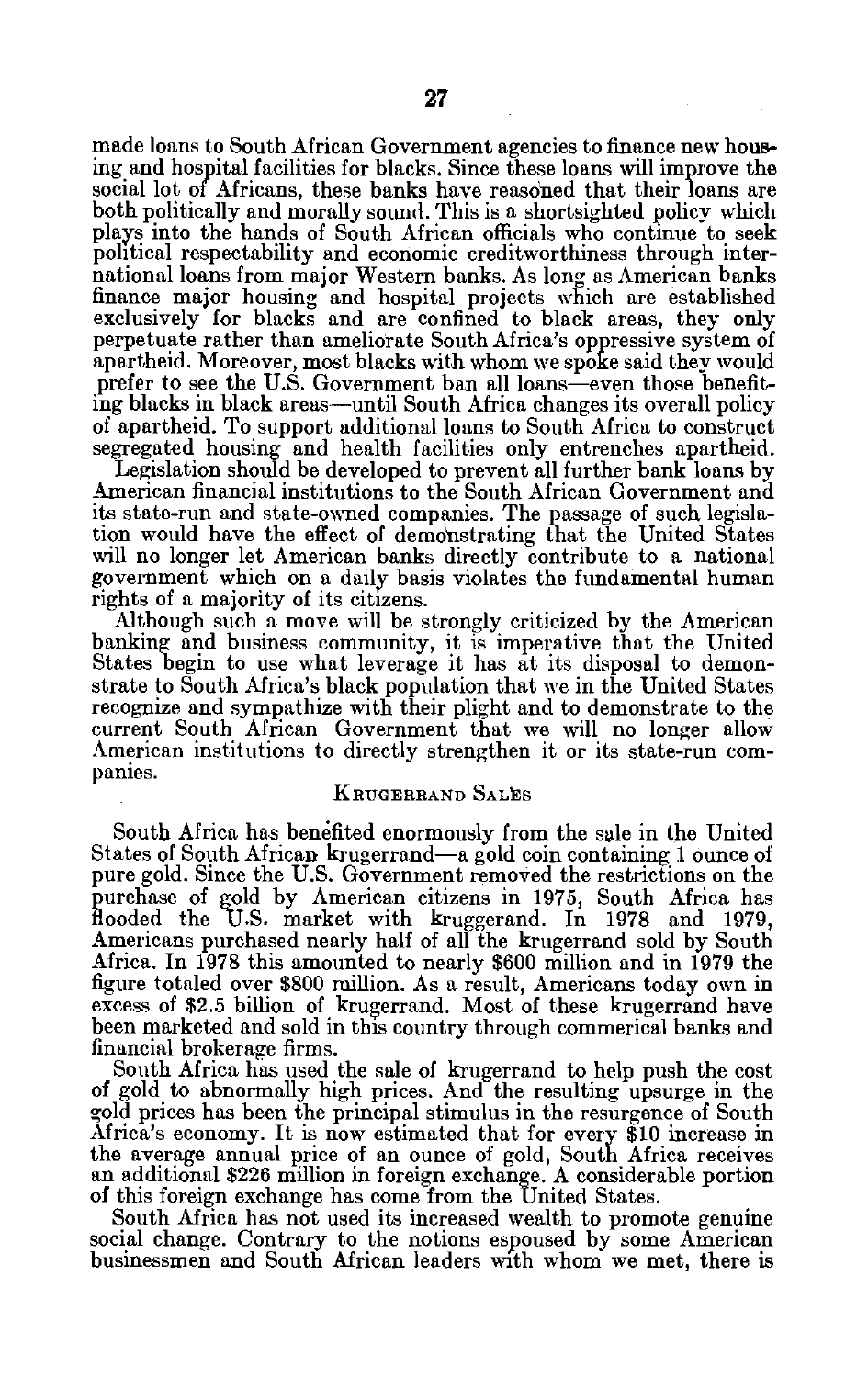absolutely no indication that the increase in gold sales and the growth in South Africa's economy has led to any meaningful political and social changes in that country. As gold prices have risen, the South African Government has not undertaken any steps to dismantle apartheid, institute a nondiscriminatory franchise, end residential segregation, terminate its homelands policy, or to put large sums of money into black education and social services. The majority of the Government's increased earnings have gone into defense expenditures, major industrial and commercial projects run by the Government, and to expand social services for whites-not blacks.

As a result, the Congress should not allow South Africa to continue to drain precious foreign exchange away from this country in order to support apartheid. Therefore, we think the Congress should bar the importation into this country of krugerrand until such time as the South African undertakes fundamental changes in its social and political system. Such an action will not have any adverse effect on the U.S. economy. It will, however, be another strong indica tion to the South Africa Government that the United States seeks genuine change in South Africa. It will also symbolize to black South fricans that the United States is increasingly alined with their struggle for human rights, social justice, and complete political equality.

### PASSPORT POLICY

The South African Government has used the issuance of passports as an instrument in enforcing its policy of apartheid. The South African Government has consistently refused to grant passports to critics of the Government and to those Africans who are eligible for homeland passports but who refuse to accept them because it would mean the automatic loss of their South African citizenship and accept ance of their status as homeland citizens. Since the implementation of this policy, the South African Government has confiscated or refused to issue passports to numerous black leaders and clergymen, including Bishop Desmond Tutu, Dr. N. Motlana, Mr. Fanyani Mazibuku, and Mr. Curtis Nkondo. Although the confiscation or denial of many passports goes largely unnoticed outside of South Africa, since Jan uary 1980, at least 20 black leaders invited to visit the United States by the American Government have been denied passports to leave South Africa.

The right to travel is regarded as a fundamental freedom in every democratic country in the world. As a matter of policy, the U.S. Gov ernment is committed to making this freedom a universal one. If South Africa persists in denying ever larger numbers of blacks the right to travel abroad (as well as refusing to allow large numbers of black and white Americans to enter South Africa), the U.S. Congress should take action to insure that South Africa will not be able to openly discriminate against black critics of the regime with impunity. Such action might take the form of legislation excluding South African Government officials and businessmen from entering this country until South Africa changes its policies.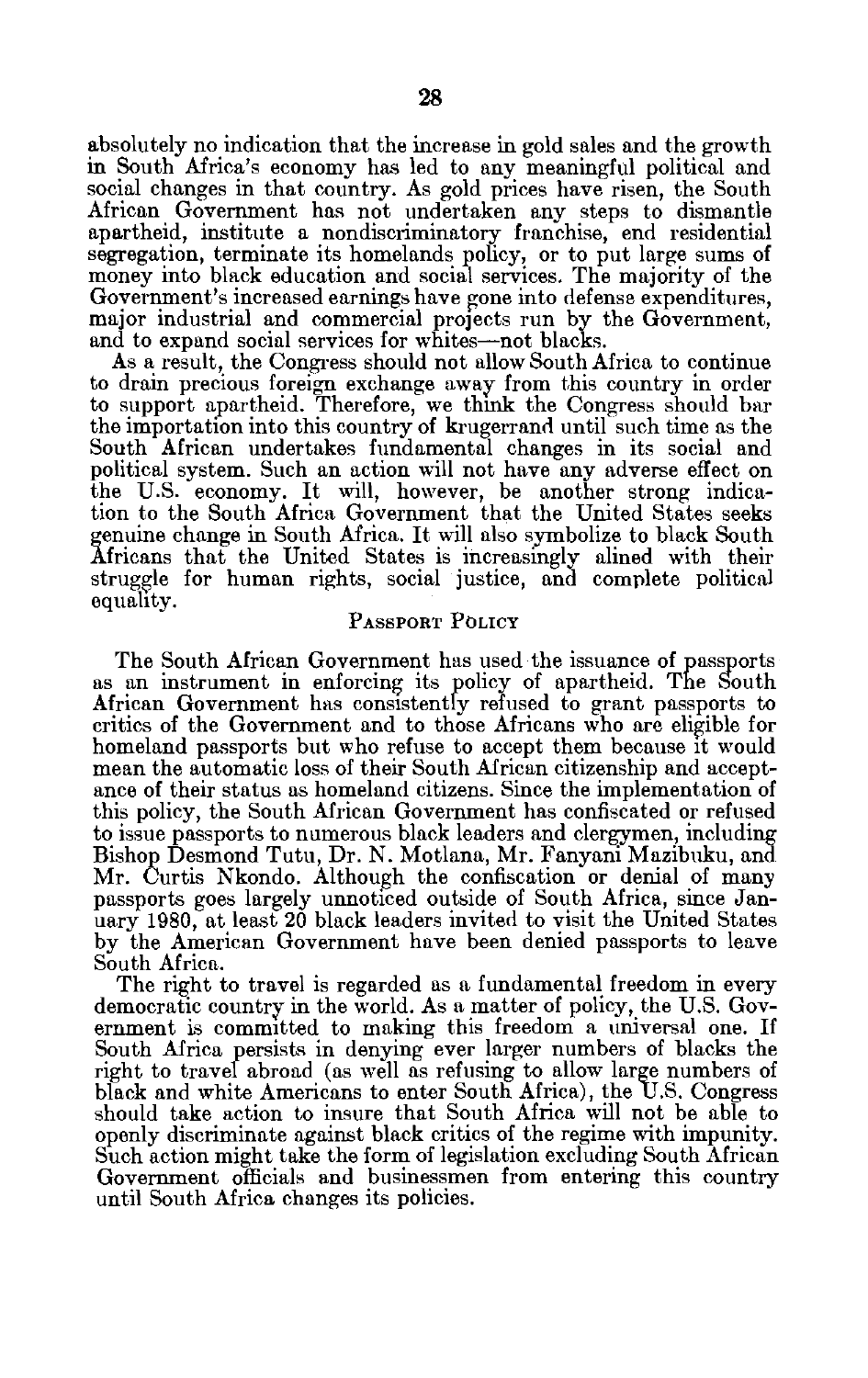## **CONCLUSION**

Change in South Africa is inevitable. The tides of history cannot be forever forestalled. The questions facing South Africa are when will this change come and how will it occur? There is still time for peaceful change. However, should this change come about as a result of pro longed bloodshed and violence, the consequences for all the people of South Africa-black, white, Asian, and Coloured-will be disastrous.

In the short term, the greatest momentum for change will have to come from the white community. While American policies should be directed at attempting to elicit these changes from that community, that should not be the only consideration of our policy. It may be that nothing we do will be sufficient to alter the thinking, attitudes, and policies of white South Africa. Nevertheless, despite our limited ability and influence to bring about change, there are sound reasons for trying to use what power we have to help avoid a major racial conflict.

First, given the historical inevitability that blacks will play a major role, hopefully with whites, in governing South Africa, we have a real interest in making it clear to South Africa's black leaders that we do not support apartheid and that we are committed to carrying out policies and actions which will promote social justice **and** racial equality in their country.

Second, we must remain sensitive to our interests in black Africa. To the extent that we adopt policies toward South Africa which are intolerable and unacceptable to most African countries, we run a great risk of jeopardizing our interests in such important states as Nigeria, Tanzania, and Kenya. We have an interest in being per ceived as being on the right side of this issue. If we are not, our political economic, and commercial interests in the rest of Africa-and perhaps all the Third World-will suffer.

And finally, a more affirmative policy toward South Africa is clearly in our domestic interest. Outside of Nigeria, the United States has the largest black population of any country in the world. For all the inequalities in our own society, in recent decades the United States has become a symbol in black Africa of racial tolerance and fairplay. Indeed, a policy of benign neglect toward or active support for South Africa would be incompatible with our own principles of freedom, liberty, and justice. We must not turn our backs on that tradition-now or in the future.

0